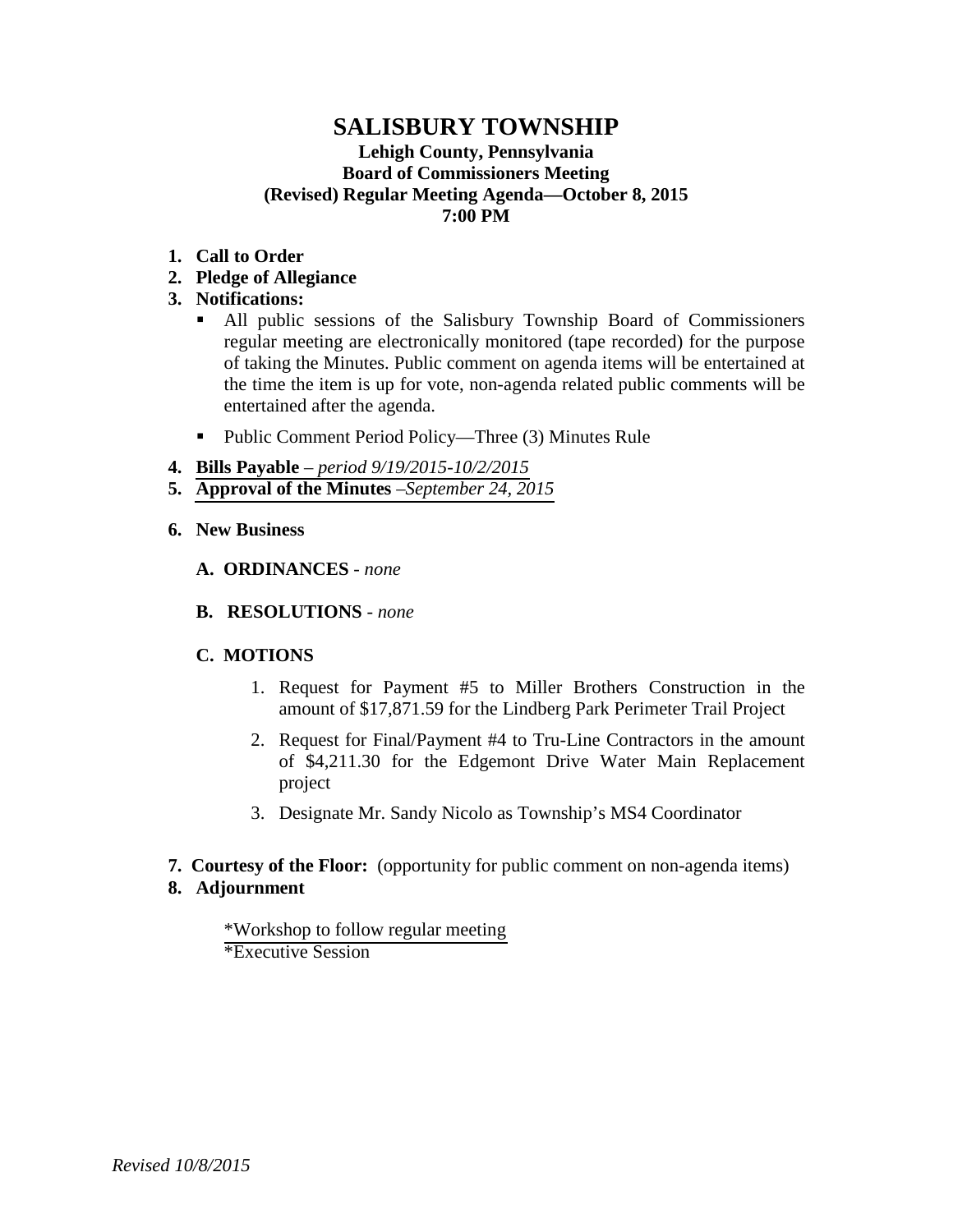<span id="page-1-0"></span>

| Salisbury Township                                 |                       | Payment Approval Report - By Fund<br>Report dates: 9/19/2015-10/2/2015 |                          |                      | Page: 1<br>Oct 02, 2015 11:50AM |                    |                 |
|----------------------------------------------------|-----------------------|------------------------------------------------------------------------|--------------------------|----------------------|---------------------------------|--------------------|-----------------|
| Vendor Name                                        | <b>Invoice Number</b> | Description                                                            | <b>GL Acct</b><br>Number | Invoice<br>Date      | Net<br>Invoice Amt              | <b>Amount Paid</b> | Date Paid       |
| <b>General Fund</b><br>American United Life Insur  | 10012015              | 2015-Oct life/disability ins coverage                                  | 01-487.158               | 10/01/15             | 1,707.70                        | .00                |                 |
| Total American United Life Insurance Co:           |                       |                                                                        |                          |                      | 1,707.70                        | .00                |                 |
| Anda Car Wash                                      | 9292015               | 2015-Aug-Police car washes                                             | 01-410.315               | 09/29/15             | 78.75                           | .00                |                 |
| Total Anda Car Wash:                               |                       |                                                                        |                          |                      | 78.75                           | .00                |                 |
| <b>Atlantic Tactical</b>                           | SI-80529481           | Ammo                                                                   | 01-410.242               | 09/17/15             | 1,471.68                        | .00                |                 |
| <b>Total Atlantic Tactical:</b>                    |                       |                                                                        |                          |                      | 1,471.68                        | .00                |                 |
| Beck, Charles<br>Beck, Charles                     | 08112015<br>08112015  | Plann Comm Mtg-08/11/2015<br>Plann Comm Mtg-09/08/2015                 | 01-414.220<br>01-414.220 | 08/11/15<br>08/11/15 | 30.00<br>30.00                  | .00<br>.00         |                 |
| Total Beck, Charles:                               |                       |                                                                        |                          |                      | 60.00                           | .00                |                 |
| Brosious Jr, Richard                               | 10012015              | 10 of 60 retirement incentive program                                  | 01-406.171               | 10/01/15             | 450.00                          | .00                |                 |
| Total Brosious Jr, Richard:                        |                       |                                                                        |                          |                      | 450.00                          | .00                |                 |
| Brown, James P.<br>Brown, James P.                 | 08112015<br>08112015  | Plann Comm Mtg-8/11/2015<br>Plann Comm Mtg-9/08/2015                   | 01-414.220<br>01-414.220 | 08/11/15<br>08/11/15 | 25.00<br>25.00                  | .00<br>.00         |                 |
| Total Brown, James P.:                             |                       |                                                                        |                          |                      | 50.00                           | .00                |                 |
| Bummer, Frank                                      | 10012015              | 10 of 60 retirement incentive program                                  | 01-406.171               | 10/01/15             | 450.00                          | .00                |                 |
| Total Bummer, Frank:                               |                       |                                                                        |                          |                      | 450.00                          | .00                |                 |
| Commonwealth of PA                                 | 09282015              | return one unit state aid/overcert'd 2015 AG385                        | 01-355.050               | 09/28/15             | 3,920.83                        | .00                |                 |
| Total Commonwealth of PA:                          |                       |                                                                        |                          |                      | 3,920.83                        | .00                |                 |
| Coopersburg Materials                              | Q14719                | 9.5MM                                                                  | 01-438.245               | 08/31/15             | 160.59                          | .00                |                 |
| <b>Total Coopersburg Materials:</b>                |                       |                                                                        |                          |                      | 160.59                          | .00                |                 |
| Dalmation Fire Equipment I 385282                  |                       | QRS-air cylinders for Scott air paks                                   | 01-410.210               | 07/30/15             | 2,618.99                        | .00                |                 |
| Total Dalmation Fire Equipment Inc:                |                       |                                                                        |                          |                      | 2,618.99                        | .00                |                 |
| Davison & McCarthy                                 | 15799                 | Reimb inv: Ryan                                                        | 01-404.318               | 09/02/15             | 36.00                           | .00                |                 |
| Total Davison & McCarthy:                          |                       |                                                                        |                          |                      | 36.00                           | .00                |                 |
| District Court 31-1-08                             | 09232015              | File two Civil Complaint-1762 Broadway                                 | 01-404.314               | 09/23/15             | 231.00                          |                    | 231.00 09/23/15 |
| Total District Court 31-1-08:                      |                       |                                                                        |                          |                      | 231.00                          | 231.00             |                 |
| Eastern Auto Parts Wareho 3-619269                 |                       | filters/seal for leaf machines                                         | 01-437.375               | 09/28/15             | 62.75                           | .00                |                 |
| Total Eastern Auto Parts Warehouse:                |                       |                                                                        |                          |                      | 62.75                           | .00                |                 |
| Eastern Industries Inc.<br>Eastern Industries Inc. | 6168144<br>6170601    | 9.5MM<br>19MM                                                          | 01-438.245<br>01-438.245 | 09/03/15<br>09/08/15 | 5,683.26<br>401.36              | .00<br>.00         |                 |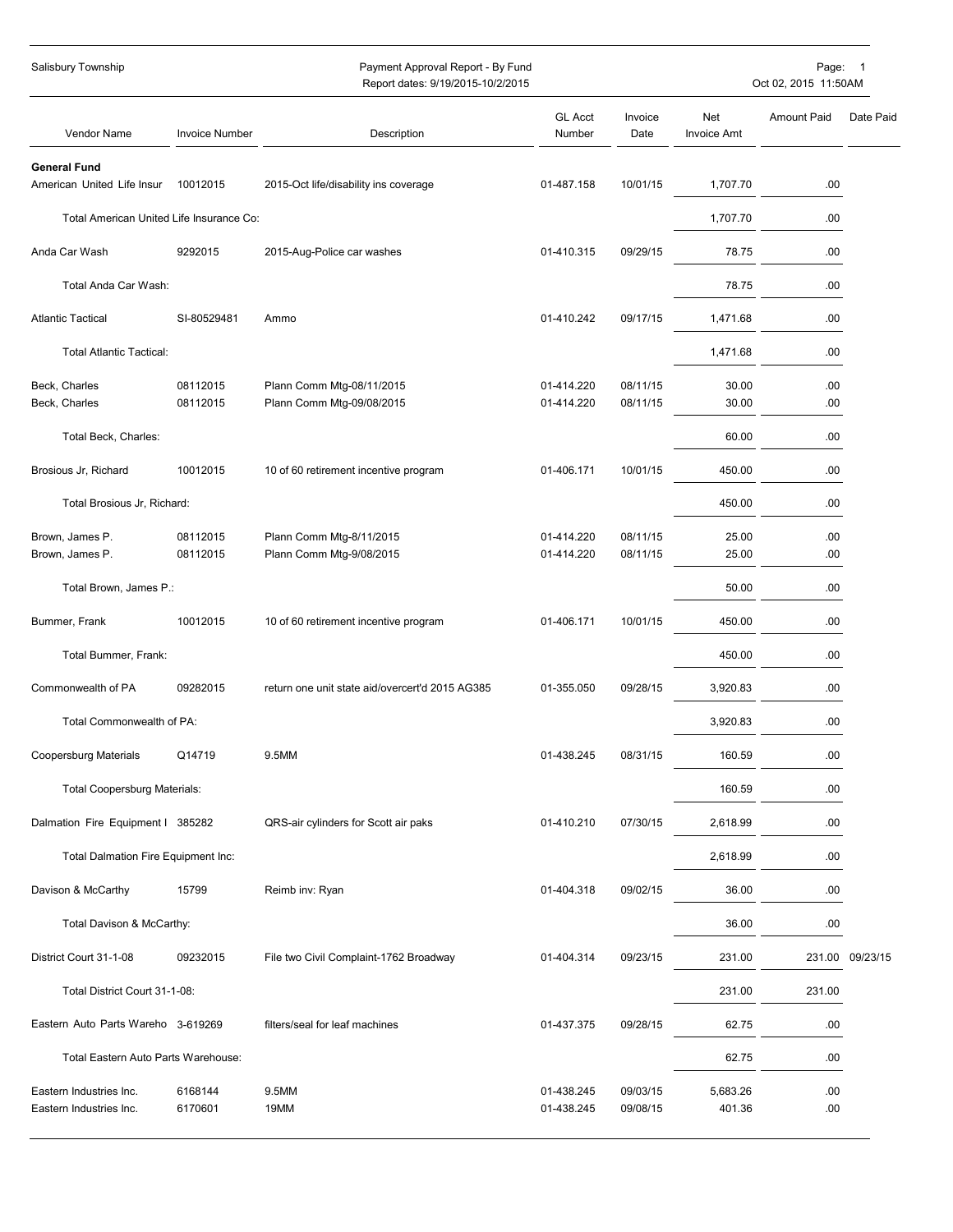| Salisbury Township                          |                       | Payment Approval Report - By Fund<br>Oct 02, 2015 11:50AM<br>Report dates: 9/19/2015-10/2/2015 |                          |                 |                           |                    | Page:<br>$\overline{\phantom{a}}$ |  |
|---------------------------------------------|-----------------------|------------------------------------------------------------------------------------------------|--------------------------|-----------------|---------------------------|--------------------|-----------------------------------|--|
|                                             |                       |                                                                                                |                          |                 |                           |                    |                                   |  |
| Vendor Name                                 | <b>Invoice Number</b> | Description                                                                                    | <b>GL Acct</b><br>Number | Invoice<br>Date | Net<br><b>Invoice Amt</b> | <b>Amount Paid</b> | Date Paid                         |  |
| Eastern Industries Inc.                     | 6172342               | 19MM                                                                                           | 01-438.245               | 09/09/15        | 689.43                    | .00                |                                   |  |
| Eastern Industries Inc.                     | 6173340               | 19MM                                                                                           | 01-438.245               | 09/10/15        | 172.50                    | .00                |                                   |  |
| Eastern Industries Inc.                     | 6180233               | 9.5MM                                                                                          | 01-438.245               | 09/17/15        | 924.00                    | .00                |                                   |  |
| Eastern Industries Inc.                     | 6181680               | 9.5MM                                                                                          | 01-438.245               | 09/19/15        | 527.34                    | .00.               |                                   |  |
| Total Eastern Industries Inc.:              |                       |                                                                                                |                          |                 | 8,397.89                  | .00                |                                   |  |
| Ecco Communications LLC                     | 66971                 | #216-install trunk light switch                                                                | 01-410.220               | 09/24/15        | 118.00                    | .00.               |                                   |  |
| <b>Total Ecco Communications LLC:</b>       |                       |                                                                                                |                          |                 | 118.00                    | .00.               |                                   |  |
| <b>ELM</b>                                  | 09092015              | 2015- tub grinding usage                                                                       | 01-431.303               | 09/09/15        | 1,747.24                  | .00.               |                                   |  |
| Total ELM:                                  |                       |                                                                                                |                          |                 | 1,747.24                  | .00.               |                                   |  |
| Hassick, Richard                            | 08112015              | Plann Comm Mtg-8/11/2015                                                                       | 01-414.220               | 08/11/15        | 25.00                     | .00.               |                                   |  |
| Hassick, Richard                            | 08112015              | Plann Comm Mtg-9/08/2015                                                                       | 01-414.220               | 08/11/15        | 25.00                     | .00                |                                   |  |
| Total Hassick, Richard:                     |                       |                                                                                                |                          |                 | 50.00                     | .00.               |                                   |  |
| Home Depot Credit Service                   | 09222015              | post hole diggers                                                                              | 01-430.260               | 09/22/15        | 69.94                     | .00.               |                                   |  |
| Home Depot Credit Service 09222015          |                       | mortar mix/concrete mix                                                                        | 01-430.240               | 09/22/15        | 409.08                    | .00                |                                   |  |
| Home Depot Credit Service                   | 09232015              | batteries                                                                                      | 01-430.240               | 09/23/15        | 12.98                     | .00                |                                   |  |
| Home Depot Credit Service                   | 09232015              | shovel/grease gun/pliers                                                                       | 01-430.260               | 09/23/15        | 97.99                     | .00                |                                   |  |
| Total Home Depot Credit Services:           |                       |                                                                                                |                          |                 | 589.99                    | .00                |                                   |  |
| Johnson, Kevin                              | 09222015              | pants/boots/ice grips/tactical zero G plates                                                   | 01-410.238               | 09/22/15        | 442.39                    | .00.               |                                   |  |
| Total Johnson, Kevin:                       |                       |                                                                                                |                          |                 | 442.39                    | .00.               |                                   |  |
| Keystone Consulting Engin 145555            |                       | Reimb inv: Schoenemans                                                                         | 01-408.318               | 09/09/15        | 283.50                    | .00.               |                                   |  |
| <b>Total Keystone Consulting Engineers:</b> |                       |                                                                                                |                          |                 | 283.50                    | .00.               |                                   |  |
| Klimowicz, Brian G.                         | 10012015              | 45 of 60 health reimb                                                                          | 01-406.171               | 10/01/15        | 250.00                    | .00                |                                   |  |
| Total Klimowicz, Brian G.:                  |                       |                                                                                                |                          |                 | 250.00                    | .00.               |                                   |  |
| Lehigh County Conservatio 1786              |                       | Lindberg Pk MSP-Ph2 NPDES Review                                                               | 01-451.601               | 09/12/15        | 4,450.00                  |                    | 4,450.00 09/25/15                 |  |
| Total Lehigh County Conservation District:  |                       |                                                                                                |                          |                 | 4,450.00                  | 4,450.00           |                                   |  |
| Lehigh Valley Business                      | 6910416               | renew subscription for three years-2015, 2016, 2017                                            | 01-401.420               | 10/01/15        | 119.00                    | .00                |                                   |  |
| <b>Total Lehigh Valley Business:</b>        |                       |                                                                                                |                          |                 | 119.00                    | .00                |                                   |  |
| Luby, Joseph                                | 10012015              | 10 of 60 retirement incentive program                                                          | 01-406.171               | 10/01/15        | 450.00                    | .00.               |                                   |  |
| Total Luby, Joseph:                         |                       |                                                                                                |                          |                 | 450.00                    | .00.               |                                   |  |
| Macmillian Oil Co of Allent                 | 12610                 | hydraulic oil                                                                                  | 01-437.251               | 09/14/15        | 136.00                    | .00.               |                                   |  |
| Total Macmillian Oil Co of Allentown:       |                       |                                                                                                |                          |                 | 136.00                    | .00.               |                                   |  |
| Madle's Hardware                            | 09162015              | fasteners                                                                                      | 01-430.240               | 09/16/15        | 16.95                     | .00.               |                                   |  |
| Madle's Hardware                            | 09172015              | propane tank refill                                                                            | 01-430.240               | 09/17/15        | 32.00                     | .00                |                                   |  |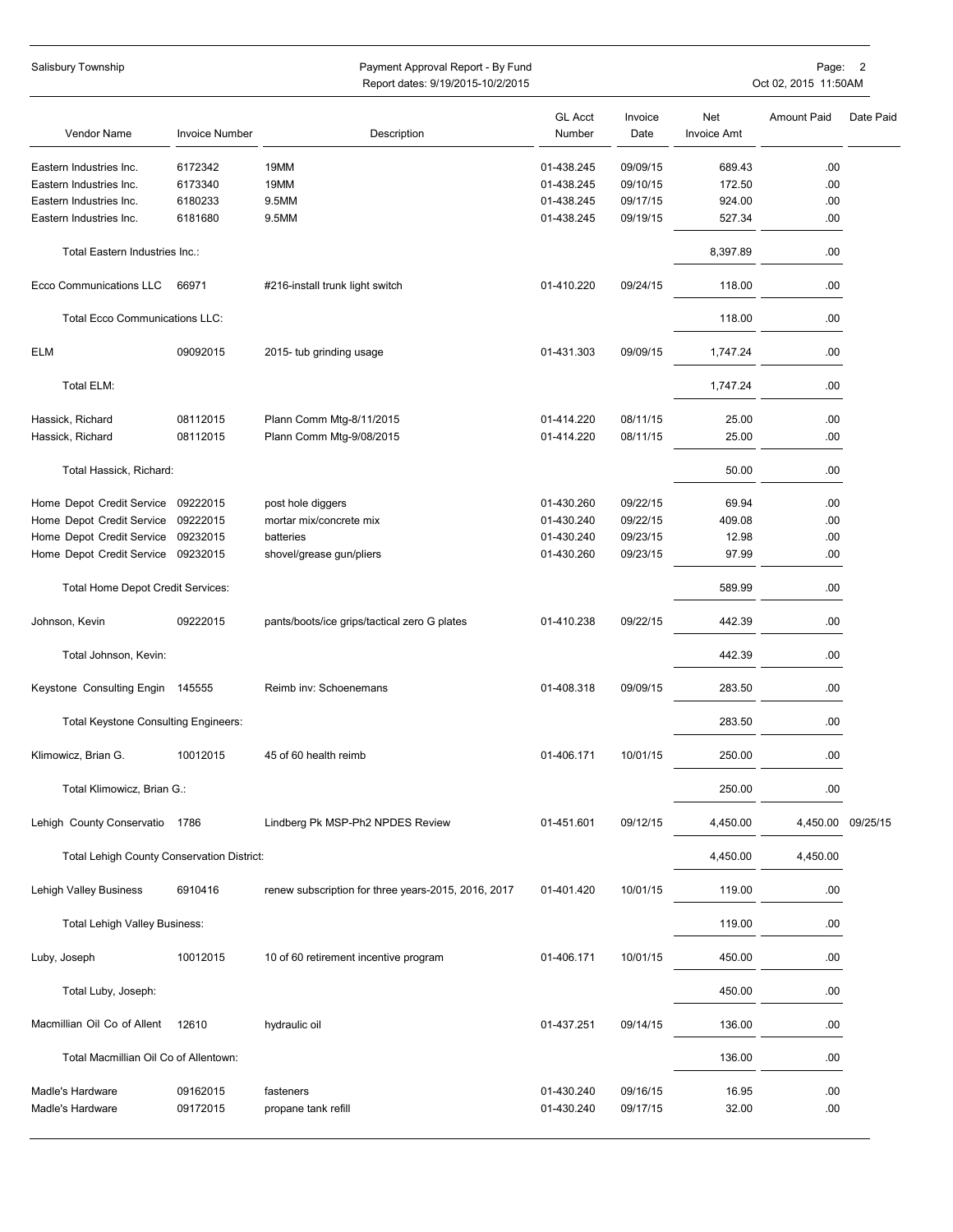| Salisbury Township                                             |                       | Payment Approval Report - By Fund<br>Report dates: 9/19/2015-10/2/2015 |                          |                      |                    | Page:<br>Oct 02, 2015 11:50AM | 3         |
|----------------------------------------------------------------|-----------------------|------------------------------------------------------------------------|--------------------------|----------------------|--------------------|-------------------------------|-----------|
|                                                                |                       |                                                                        | <b>GL Acct</b>           | Invoice              | Net                | <b>Amount Paid</b>            | Date Paid |
| Vendor Name                                                    | <b>Invoice Number</b> | Description                                                            | Number                   | Date                 | <b>Invoice Amt</b> |                               |           |
| Madle's Hardware                                               | 09182015              | 3 keys-Emergency Management Vehicle                                    | 01-410.251               | 09/18/15             | 8.97               | .00                           |           |
| Total Madle's Hardware:                                        |                       |                                                                        |                          |                      | 57.92              | .00                           |           |
| McKitish Jr, Stephen J.                                        | 08112015              | Plann Comm Mtg-08/11/2015                                              | 01-414.220               | 08/11/15             | 30.00              | .00                           |           |
| McKitish Jr, Stephen J.                                        | 08112015              | Plann Comm Mtg-09/08/2015                                              | 01-414.220               | 08/11/15             | 30.00              | .00                           |           |
| Total McKitish Jr, Stephen J.:                                 |                       |                                                                        |                          |                      | 60.00              | .00                           |           |
| Miller Brothers Constructio                                    | 09212015              | pymt#5-Lindberg Park Perimeter Trail Proj                              | 01-451.601               | 09/21/15             | 17,871.59          | .00                           |           |
| Total Miller Brothers Construction Inc:                        |                       |                                                                        |                          |                      | 17,871.59          | .00                           |           |
| Miller, Glenn                                                  | 08212015              | Planning Commission-8/11/2015                                          | 01-414.220               | 08/21/15             | 25.00              | .00                           |           |
| Miller, Glenn                                                  | 08212015              | Planning Commission-9/08/2015                                          | 01-414.220               | 08/21/15             | 25.00              | .00                           |           |
| Total Miller, Glenn:                                           |                       |                                                                        |                          |                      | 50.00              | .00                           |           |
| Motors Plus Inc.                                               | 30938                 | #221-inspection                                                        | 01-410.251               | 09/25/15             | 78.00              | .00                           |           |
| Total Motors Plus Inc.:                                        |                       |                                                                        |                          |                      | 78.00              | .00                           |           |
| Moyer Lumber & Hardware                                        | 621706                | fence/posts for Franko scout project                                   | 01-409.373               | 09/25/15             | 2,843.70           | .00                           |           |
| Total Moyer Lumber & Hardware:                                 |                       |                                                                        |                          |                      | 2,843.70           | .00                           |           |
| Mr. John Inc.                                                  | 0004950059            | 1 unit:Franko farm-8/19-9/15/2015                                      | 01-451.315               | 09/16/15             | 125.00             | .00                           |           |
| Total Mr. John Inc.:                                           |                       |                                                                        |                          |                      | 125.00             | .00                           |           |
| PenTeleData                                                    | B2557098              | Acct#3042745-Cable modem rental -2015-Oct                              | 01-401.320               | 09/24/15             | 124.95             | .00                           |           |
| Total PenTeleData:                                             |                       |                                                                        |                          |                      | 124.95             | .00                           |           |
|                                                                |                       |                                                                        |                          |                      |                    |                               |           |
| <b>PPL Electric Utilities</b>                                  | 09212015              | 70730-17005-Sept 2015                                                  | 01-409.361               | 09/21/15             | 1,499.80           | .00                           |           |
| <b>PPL Electric Utilities</b><br><b>PPL Electric Utilities</b> | 09212015              | 92051-48008-Sept 2015                                                  | 01-409.361               | 09/21/15             | 1,197.91           | .00                           |           |
|                                                                | 09212015              | 93760-01007-Sept 2015                                                  | 01-451.361               | 09/21/15             | 25.55              | .00                           |           |
| <b>PPL Electric Utilities</b>                                  | 09212015              | 10550-10002-Sept 2015                                                  | 01-451.361               | 09/21/15<br>09/21/15 | 23.90              | .00<br>.00                    |           |
| <b>PPL Electric Utilities</b>                                  | 09212015              | 94340-19001-Sept 2015                                                  | 01-451.361               |                      | 83.87              |                               |           |
| <b>PPL Electric Utilities</b><br><b>PPL Electric Utilities</b> | 09212015<br>09292015  | 61089-84001-Sept 2015<br>63580-10005-Sept 2015                         | 01-409.361<br>01-451.361 | 09/21/15<br>09/29/15 | 534.78<br>25.78    | .00<br>.00                    |           |
| <b>Total PPL Electric Utilities:</b>                           |                       |                                                                        |                          |                      | 3,391.59           | .00                           |           |
| Reliable Sign and Striping                                     | 2714                  | Speed timing zone signs/Firehouse/lap splice                           | 01-433.246               | 08/03/15             | 418.70             | .00                           |           |
| Total Reliable Sign and Striping:                              |                       |                                                                        |                          |                      | 418.70             | .00                           |           |
| Sabo, Donald                                                   | 09282015              | 2015-reimb meals for FBI Leadership training                           | 01-410.421               | 09/28/15             | 102.19             | .00                           |           |
| Total Sabo, Donald:                                            |                       |                                                                        |                          |                      | 102.19             | .00                           |           |
| Salbry Twp Firemn Relief A 09242015                            |                       | 2015 Allocation                                                        | 01-411.540               | 09/24/15             | 103,057.16         | .00.                          |           |
| Total Salbry Twp Firemn Relief Asso:                           |                       |                                                                        |                          |                      | 103,057.16         | .00                           |           |
|                                                                |                       |                                                                        |                          |                      |                    |                               |           |
| Schreiter P.L.S., Richard L.                                   | 09082015              | Plann Comm Mtg-9/08/2015                                               | 01-414.220               | 09/08/15             | 25.00              | .00.                          |           |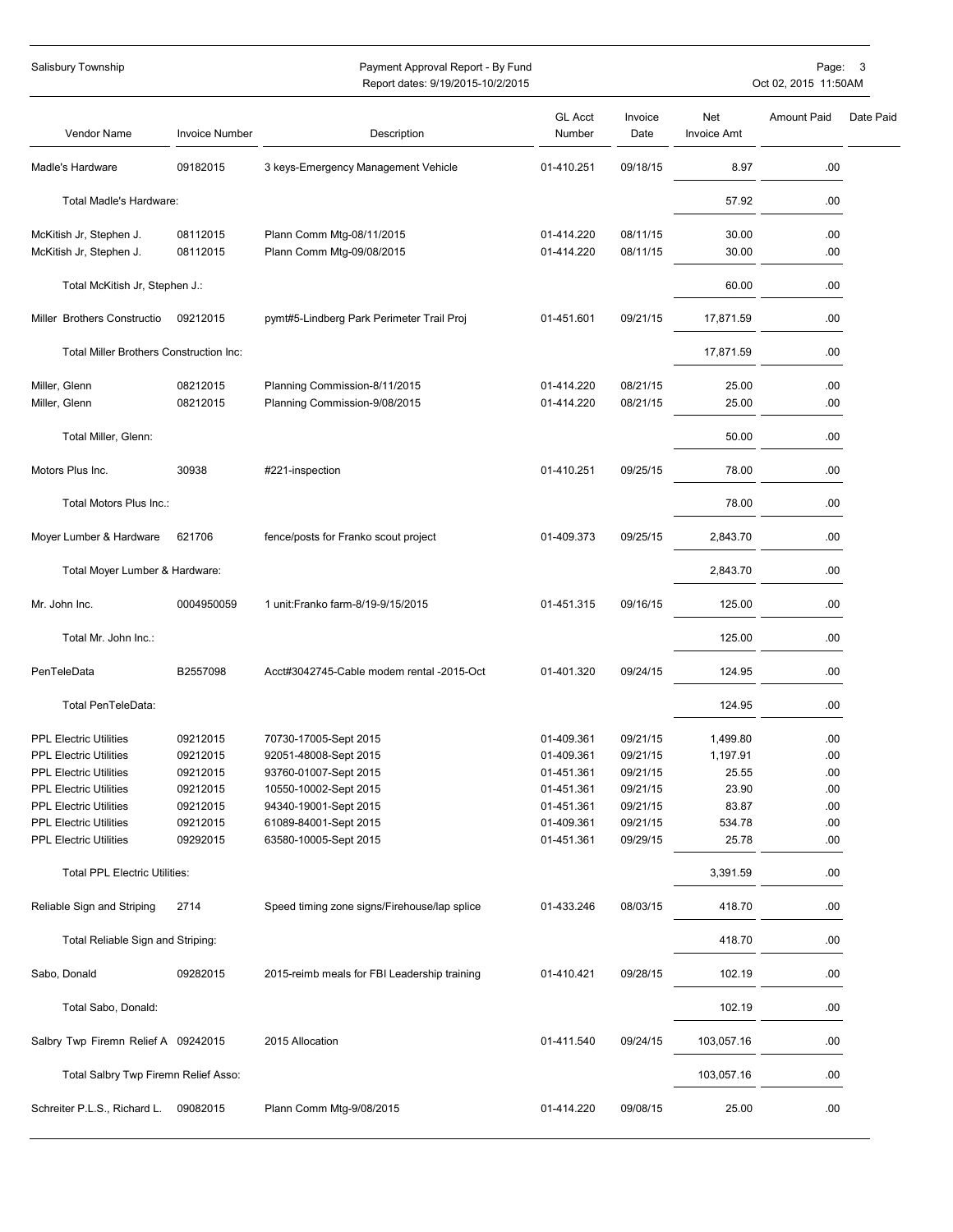#### Salisbury Township **Payment Approval Report - By Fund** Page: 4 Approval Report - By Fund Page: 4 Approval Report - By Fund Page: 4 Approval Report - By Fund Page: 4 Approval Report - By Fund Page: 4 Approval Report - By Fu

Report dates: 9/19/2015-10/2/2015 Oct 02, 2015 11:50AM

| Vendor Name                                              | <b>Invoice Number</b>      | Description                                               | <b>GL Acct</b><br>Number | Invoice<br>Date      | Net<br><b>Invoice Amt</b> | <b>Amount Paid</b> | Date Paid |
|----------------------------------------------------------|----------------------------|-----------------------------------------------------------|--------------------------|----------------------|---------------------------|--------------------|-----------|
|                                                          |                            |                                                           |                          |                      |                           |                    |           |
| Total Schreiter P.L.S., Richard L.:                      |                            |                                                           |                          |                      | 25.00                     | .00                |           |
| Service Tire Truck Centers<br>Service Tire Truck Centers | Q08962-01<br>Q41028-01     | Police-tires<br>Police-tires                              | 01-410.251<br>01-410.251 | 08/10/15<br>09/10/15 | 1,347.12<br>694.52        | .00<br>.00         |           |
| <b>Total Service Tire Truck Centers:</b>                 |                            |                                                           |                          |                      | 2,041.64                  | .00                |           |
| Staples Advantage<br>Staples Advantage                   | 177569080052<br>3278716650 | Environmental Advisory Council Signage<br>Toner cartridge | 01-461.341<br>01-401.375 | 09/09/15<br>09/25/15 | 52.49<br>105.48           | .00<br>.00         |           |
| Total Staples Advantage:                                 |                            |                                                           |                          |                      | 157.97                    | .00                |           |
| Staver Hydraulics Co Inc                                 | P-38822-0                  | Hose/plug for leaf machine                                | 01-437.375               | 09/28/15             | 37.89                     | .00                |           |
| Total Staver Hydraulics Co Inc:                          |                            |                                                           |                          |                      | 37.89                     | .00                |           |
| Stotz/Fatzinger Office Sup                               | 145946                     | finance-bank stamps                                       | 01-402.240               | 09/28/15             | 107.70                    | .00                |           |
| Stotz/Fatzinger Office Sup                               | 146685                     | Police-copy paper/clips/binders/tape/folders              | 01-410.240               | 10/01/15             | 378.29                    | .00                |           |
| Stotz/Fatzinger Office Sup                               | 146686                     | finance-post-it notes                                     | 01-402.240               | 10/01/15             | 3.99                      | .00                |           |
| Total Stotz/Fatzinger Office Supply:                     |                            |                                                           |                          |                      | 489.98                    | .00                |           |
| <b>Stratix Systems Inc</b>                               | 133515                     | Mailprotector-Sept 2015                                   | 01-407.261               | 09/21/15             | 36.40                     | .00                |           |
| Total Stratix Systems Inc:                               |                            |                                                           |                          |                      | 36.40                     | .00                |           |
| Suburban Propane-2022                                    | 802215                     | diesel                                                    | 01-401.231               | 09/22/15             | 10.82                     | .00                |           |
| Suburban Propane-2022                                    | 802215                     | diesel                                                    | 01-410.231               | 09/22/15             | 315.50                    | .00                |           |
| Suburban Propane-2022                                    | 802215                     | diesel                                                    | 01-430.231               | 09/22/15             | 327.26                    | .00                |           |
| Suburban Propane-2022                                    | 902713                     | unleaded                                                  | 01-401.231               | 09/22/15             | 23.23                     | .00                |           |
| Suburban Propane-2022                                    | 902713                     | unleaded                                                  | 01-410.231               | 09/22/15             | 676.63                    | .00                |           |
| Suburban Propane-2022                                    | 902713                     | unleaded                                                  | 01-430.231               | 09/22/15             | 701.86                    | .00                |           |
| Total Suburban Propane-2022:                             |                            |                                                           |                          |                      | 2.055.30                  | .00                |           |
| Tapler, Jeffrey                                          | 10012015                   | EMC stipend-Oct 2015                                      | 01-415.139               | 10/01/15             | 250.00                    | .00                |           |
| Total Tapler, Jeffrey:                                   |                            |                                                           |                          |                      | 250.00                    | .00                |           |
| U.S. Municipal Supply Inc.                               | 6083753                    | signs/decals                                              | 01-433.246               | 09/16/15             | 762.57                    | .00.               |           |
| Total U.S. Municipal Supply Inc.:                        |                            |                                                           |                          |                      | 762.57                    | .00                |           |
| U.S. Postal Service                                      | 09202015                   | Standard Mail permit #1930:12/1/15-11/30/16               | 01-401.325               | 09/20/15             | 225.00                    | .00.               |           |
| Total U.S. Postal Service:                               |                            |                                                           |                          |                      | 225.00                    | .00                |           |
| UGI Utilities Inc.                                       | 09222015                   | 504043172815-Sept 2015                                    | 01-409.230               | 09/22/15             | 451.26                    | 451.26             | 10/01/15  |
| UGI Utilities Inc.                                       | 09222015                   | 504043200800-Sept 2015                                    | 01-409.230               | 09/22/15             | 46.18                     | 46.18              | 10/01/15  |
| UGI Utilities Inc.                                       | 09222015                   | 504043200901-Sept 2015                                    | 01-409.230               | 09/22/15             | 84.69                     | 84.69              | 10/01/15  |
| Total UGI Utilities Inc.:                                |                            |                                                           |                          |                      | 582.13                    | 582.13             |           |
| Urban Research & Develop                                 | 2305-14l-1-294             | LindPk MSP Ph2-7/1-8/31/2015                              | 01-451.312               | 09/18/15             | 6,720.00                  | .00                |           |
| Urban Research & Develop                                 | 2305-15I-1-294             | Laubach Park Master Plan-5/1-8/31/2015                    | 01-451.602               | 09/18/15             | 6,990.00                  | .00                |           |
| Urban Research & Develop 2305-8-IL2-293                  |                            | LindPk MSP Ph1 Prof Svcs: 8/1-31/2015                     | 01-451.312               | 09/18/15             | 2,580.00                  | .00                |           |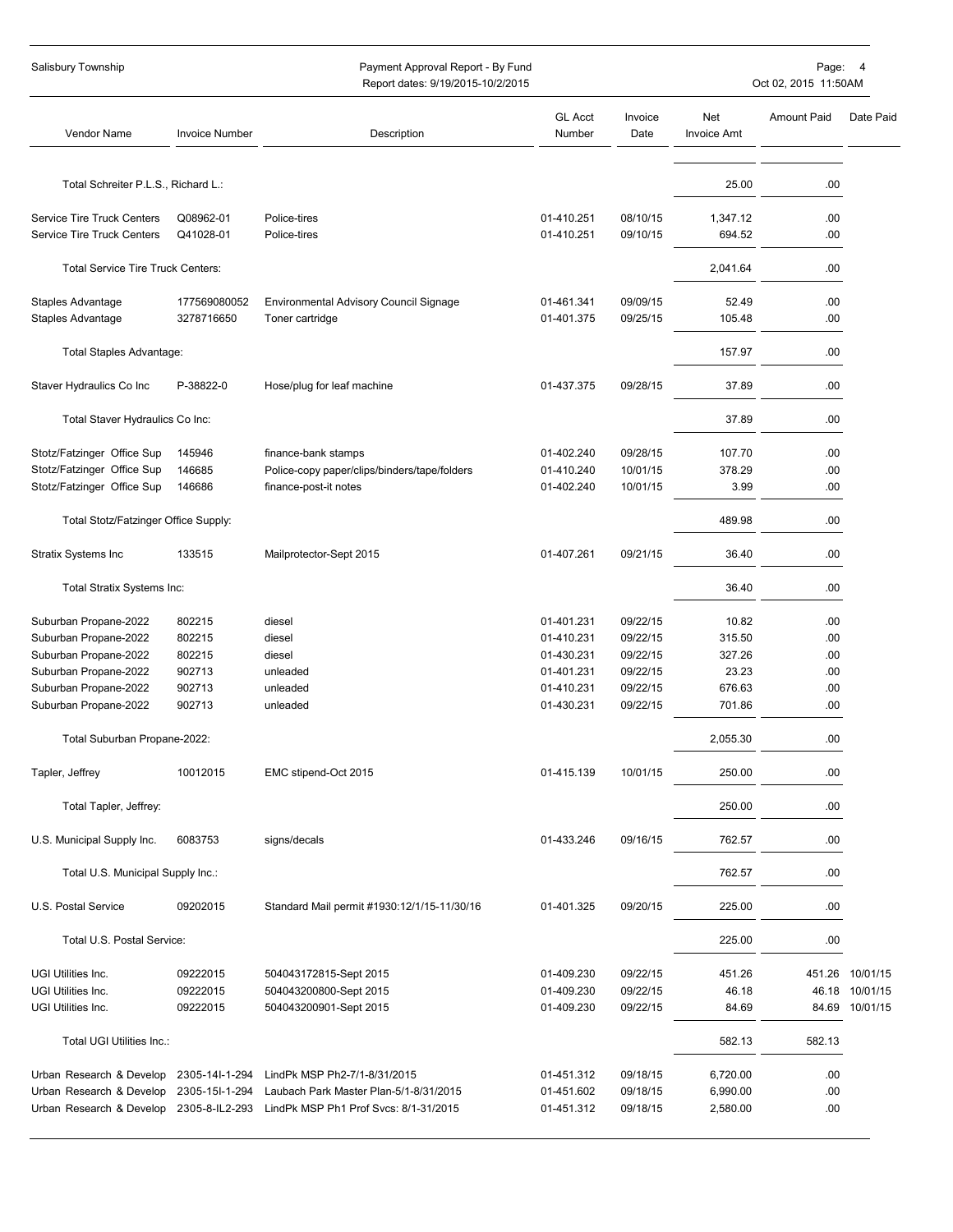| Salisbury Township                    |                       | Payment Approval Report - By Fund<br>Report dates: 9/19/2015-10/2/2015 |                          |                 | Page:<br>5<br>Oct 02, 2015 11:50AM |                    |           |  |
|---------------------------------------|-----------------------|------------------------------------------------------------------------|--------------------------|-----------------|------------------------------------|--------------------|-----------|--|
| Vendor Name                           | <b>Invoice Number</b> | Description                                                            | <b>GL Acct</b><br>Number | Invoice<br>Date | Net<br>Invoice Amt                 | <b>Amount Paid</b> | Date Paid |  |
| Total Urban Research & Development:   |                       |                                                                        |                          |                 | 16,290.00                          | .00                |           |  |
| Western Salisbury Fire Co             | 09252015              | refund zoning permit #15-6861 pd on 2-17-15                            | 01-361.330               | 09/25/15        | 50.00                              | .00                |           |  |
| Total Western Salisbury Fire Company: |                       |                                                                        |                          |                 | 50.00                              | .00                |           |  |
| Wilson, Shemaine                      | 09212015              | Wilson-mileage to various meetings                                     | 01-480.000               | 09/21/15        | 36.11                              | .00                |           |  |
| Total Wilson, Shemaine:               |                       |                                                                        |                          |                 | 36.11                              | .00                |           |  |
| <b>Total General Fund:</b>            |                       |                                                                        |                          |                 | 179,553.09                         | 5,263.13           |           |  |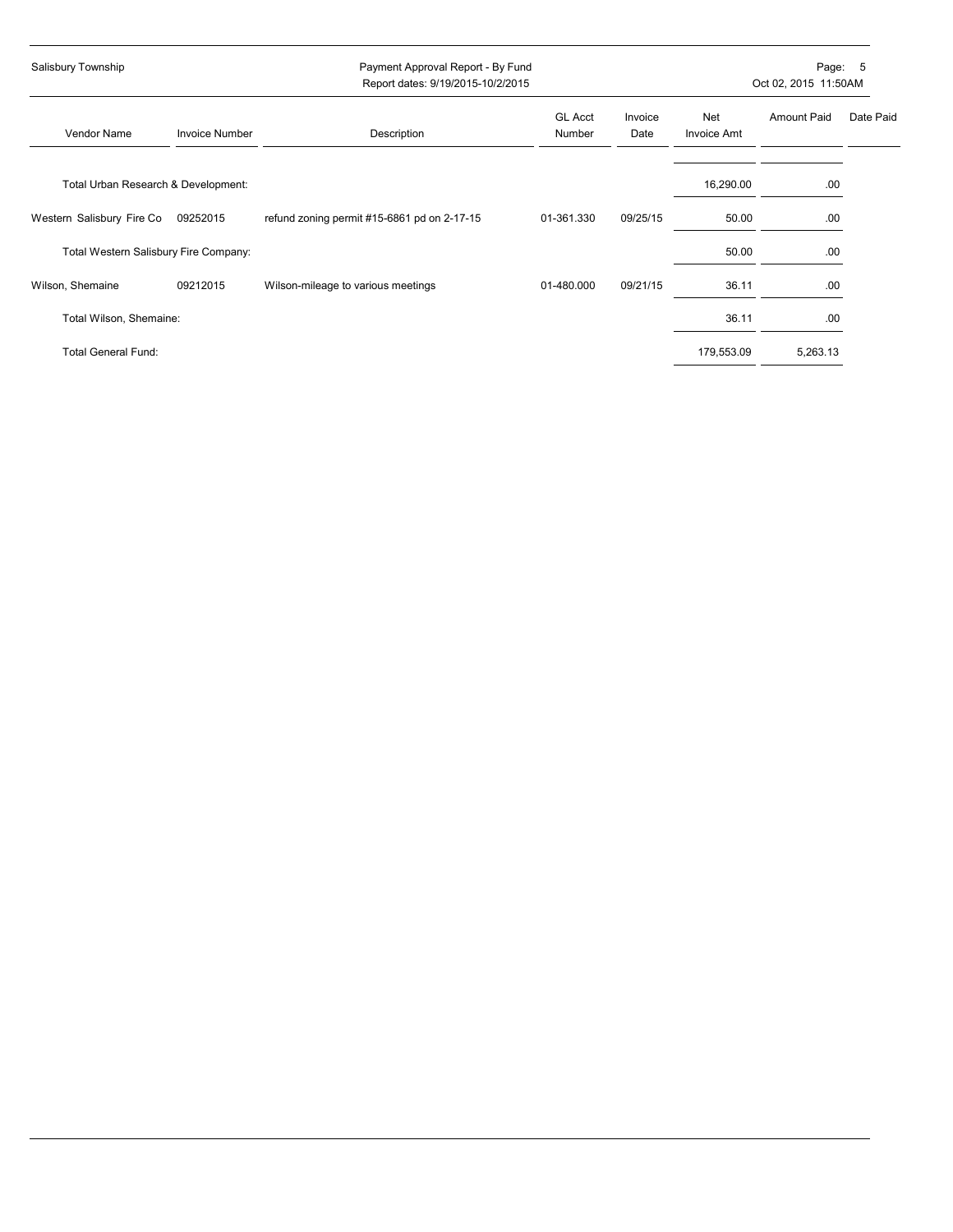| Salisbury Township<br>Payment Approval Report - By Fund<br>Report dates: 9/19/2015-10/2/2015 |                                            |                          | Page:<br>6<br>Oct 02, 2015 11:50AM |                           |                    |           |
|----------------------------------------------------------------------------------------------|--------------------------------------------|--------------------------|------------------------------------|---------------------------|--------------------|-----------|
| Vendor Name<br><b>Invoice Number</b>                                                         | Description                                | <b>GL Acct</b><br>Number | Invoice<br>Date                    | Net<br><b>Invoice Amt</b> | <b>Amount Paid</b> | Date Paid |
| <b>Fire Fund</b>                                                                             |                                            |                          |                                    |                           |                    |           |
| D & A Emergency Equipme<br>22868                                                             | ESFC-ARM-102                               | 03-411.374               | 09/21/15                           | 62.00                     | .00                |           |
| D & A Emergency Equipme 22869                                                                | ESFC-air eject/couplers                    | 03-411.374               | 09/21/15                           | 246.25                    | .00                |           |
| Total D & A Emergency Equipment Inc:                                                         |                                            |                          |                                    | 308.25                    | .00                |           |
| Ecco Communications LLC<br>66440                                                             | ESFC-replcmnt of Firecom system on 20-11   | 03-411.374               | 09/14/15                           | 10,350.00                 | .00                |           |
| <b>Total Ecco Communications LLC:</b>                                                        |                                            |                          |                                    | 10,350.00                 | .00                |           |
| Horn, B. W.<br>033101                                                                        | ESFC-extinguishers recharged               | 03-411.374               | 09/25/15                           | 323.35                    | .00                |           |
| Total Horn, B. W.:                                                                           |                                            |                          |                                    | 323.35                    | .00                |           |
| Hunter Keystone Peterbilt<br>2-251950246                                                     | ESFC-#20-12 inspection                     | 03-411.374               | 07/14/15                           | 958.35                    | .00                |           |
| Hunter Keystone Peterbilt<br>2-252610189                                                     | WSFC-#31-31-perform 'A' service/inspection | 03-412.374               | 09/18/15                           | 859.99                    | .00                |           |
| Total Hunter Keystone Peterbilt LP:                                                          |                                            |                          |                                    | 1,818.34                  | .00                |           |
| PBL fire Apparatus Service<br>4835                                                           | WSFC-#31-12 - arrow stick & backup camera  | 03-412.374               | 09/16/15                           | 1,403.72                  | .00                |           |
| 4836<br>PBL fire Apparatus Service                                                           | WSFC-#31-11 - repair siren box             | 03-412.374               | 09/16/15                           | 399.75                    | .00                |           |
| Total PBL fire Apparatus Services LLC:                                                       |                                            |                          |                                    | 1,803.47                  | .00                |           |
| PenTeleData<br>B2554127                                                                      | ESFC-Cable-Oct 2015                        | 03-411.320               | 09/24/15                           | 59.95                     | .00                |           |
| Total PenTeleData:                                                                           |                                            |                          |                                    | 59.95                     | .00                |           |
| Salisbury Township<br>09302015                                                               | 3Q2015 ESFCo utility inv                   | 03-411.320               | 09/30/15                           | 71.88                     | .00                |           |
| Total Salisbury Township:                                                                    |                                            |                          |                                    | 71.88                     | .00                |           |
| Stotz/Fatzinger Office Sup<br>146027                                                         | ESFC-fund drive mailer-2nd mailing         | 03-411.240               | 09/23/15                           | 1,197.26                  | .00                |           |
| Total Stotz/Fatzinger Office Supply:                                                         |                                            |                          |                                    | 1,197.26                  | .00                |           |
| Suburban Propane-2022<br>802215                                                              | diesel                                     | 03-413.231               | 09/22/15                           | 70.98                     | .00                |           |
| Suburban Propane-2022<br>902713                                                              | unleaded                                   | 03-413.231               | 09/22/15                           | 152.24                    | .00                |           |
| Total Suburban Propane-2022:                                                                 |                                            |                          |                                    | 223.22                    | .00                |           |
| UGI Utilities Inc.<br>09222015                                                               | 502022721012-ESFC-Sept 2015                | 03-411.320               | 09/22/15                           | 41.13                     | 41.13              | 10/01/15  |
| Total UGI Utilities Inc.:                                                                    |                                            |                          |                                    | 41.13                     | 41.13              |           |
| Total Fire Fund:                                                                             |                                            |                          |                                    | 16,196.85                 | 41.13              |           |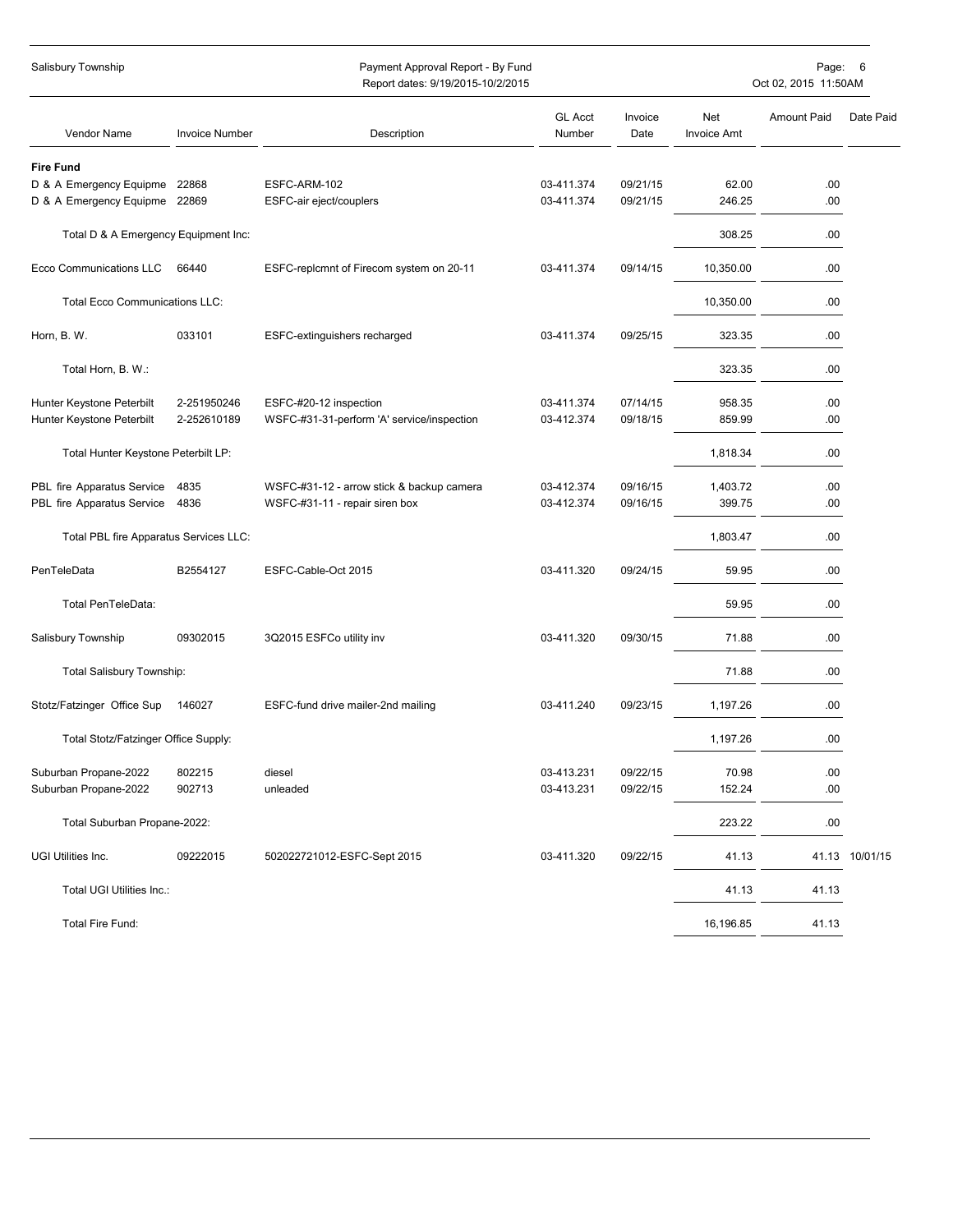| Salisbury Township<br>Payment Approval Report - By Fund<br>Report dates: 9/19/2015-10/2/2015 |                       |                                                     | Page:<br>$\overline{7}$<br>Oct 02, 2015 11:50AM |                 |                           |                    |           |
|----------------------------------------------------------------------------------------------|-----------------------|-----------------------------------------------------|-------------------------------------------------|-----------------|---------------------------|--------------------|-----------|
| Vendor Name                                                                                  | <b>Invoice Number</b> | Description                                         | <b>GL Acct</b><br>Number                        | Invoice<br>Date | Net<br><b>Invoice Amt</b> | <b>Amount Paid</b> | Date Paid |
| <b>Water Fund</b>                                                                            |                       |                                                     |                                                 |                 |                           |                    |           |
| A-B-E Laboratory                                                                             | 09112015              | 2015-Aug water analysis                             | 06-448.316                                      | 09/11/15        | 230.00                    | .00                |           |
| Total A-B-E Laboratory:                                                                      |                       |                                                     |                                                 |                 | 230.00                    | .00                |           |
| American United Life Insur                                                                   | 10012015              | 2015-Oct life/disability ins coverage               | 06-487.158                                      | 10/01/15        | 139.00                    | .00                |           |
| Total American United Life Insurance Co:                                                     |                       |                                                     |                                                 |                 | 139.00                    | .00                |           |
| Beth-Allen Ladder Equipm                                                                     | 593165                | walk down ladder                                    | 06-448.260                                      | 09/28/15        | 672.50                    | .00                |           |
| Total Beth-Allen Ladder Equipment:                                                           |                       |                                                     |                                                 |                 | 672.50                    | .00                |           |
| <b>CY Meter Service</b>                                                                      | 08102015              | Meter calibrations                                  | 06-448.316                                      | 08/10/15        | 1,250.00                  | .00                |           |
| Total CY Meter Service:                                                                      |                       |                                                     |                                                 |                 | 1,250.00                  | .00                |           |
| Eastern Auto Parts Wareho 3-619269                                                           |                       | #33-filter                                          | 06-448.251                                      | 09/28/15        | 9.33                      | .00                |           |
| Total Eastern Auto Parts Warehouse:                                                          |                       |                                                     |                                                 |                 | 9.33                      | .00                |           |
| Ferguson Waterworks                                                                          | 0358867               | brass elbows                                        | 06-448.240                                      | 09/18/15        | 419.25                    | .00                |           |
| Ferguson Waterworks                                                                          | 0362006               | curb box tops/bottoms/bolts                         | 06-448.240                                      | 09/08/15        | 3,941.25                  | .00                |           |
| Ferguson Waterworks                                                                          | 0362006-1             | valve box ext screw                                 | 06-448.240                                      | 09/15/15        | 54.75                     | .00                |           |
| Total Ferguson Waterworks:                                                                   |                       |                                                     |                                                 |                 | 4,415.25                  | .00                |           |
| Keystone Consulting Engin                                                                    | 145558                | 2015-6/17 and 8/21/2015-water matters               | 06-448.313                                      | 09/09/15        | 418.50                    | .00                |           |
| Keystone Consulting Engin                                                                    | 14557                 | 2015-Aug- Edgemont Dr wtrline replcmnt              | 06-448.608                                      | 09/09/15        | 262.50                    | .00                |           |
| Total Keystone Consulting Engineers:                                                         |                       |                                                     |                                                 |                 | 681.00                    | .00                |           |
| Macmillian Oil Co of Allent                                                                  | 12610                 | hydraulic oil                                       | 06-448.251                                      | 09/14/15        | 136.00                    | .00                |           |
| Total Macmillian Oil Co of Allentown:                                                        |                       |                                                     |                                                 |                 | 136.00                    | .00                |           |
| Stratix Systems Inc                                                                          | 133515                | Mailprotector-Sept 2015                             | 06-448.261                                      | 09/21/15        | 18.20                     | .00                |           |
| Total Stratix Systems Inc:                                                                   |                       |                                                     |                                                 |                 | 18.20                     | .00                |           |
| Suburban Propane-2022                                                                        | 802215                | diesel                                              | 06-448.231                                      | 09/22/15        | 60.75                     | .00                |           |
| Suburban Propane-2022                                                                        | 902713                | unleaded                                            | 06-448.231                                      | 09/22/15        | 130.28                    | .00                |           |
| Total Suburban Propane-2022:                                                                 |                       |                                                     |                                                 |                 | 191.03                    | .00                |           |
| Tru-Line Contractors Inc                                                                     | 09022015              | Final Pymt-#4-Edgemont Drive Water Main<br>Replcmnt | 06-448.608                                      | 09/02/15        | 4,211.30                  | .00                |           |
| Total Tru-Line Contractors Inc:                                                              |                       |                                                     |                                                 |                 | 4,211.30                  | .00                |           |
| Total Water Fund:                                                                            |                       |                                                     |                                                 |                 | 11,953.61                 | .00                |           |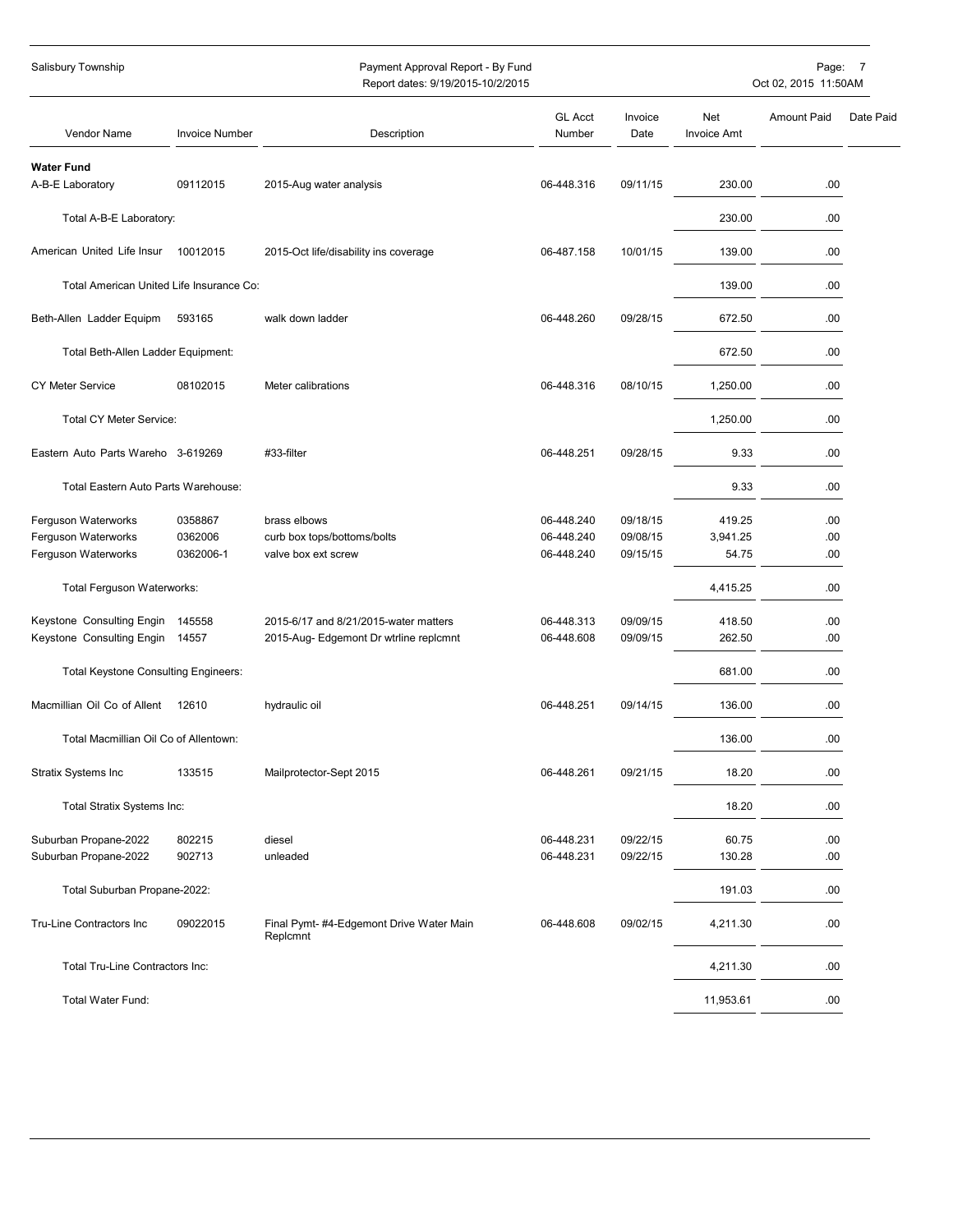| Salisbury Township                              |                       | Payment Approval Report - By Fund<br>Report dates: 9/19/2015-10/2/2015 |                          |                 |                           | Page:<br>Oct 02, 2015 11:50AM | $\boldsymbol{8}$ |
|-------------------------------------------------|-----------------------|------------------------------------------------------------------------|--------------------------|-----------------|---------------------------|-------------------------------|------------------|
| Vendor Name                                     | <b>Invoice Number</b> | Description                                                            | <b>GL Acct</b><br>Number | Invoice<br>Date | Net<br><b>Invoice Amt</b> | <b>Amount Paid</b>            | Date Paid        |
| <b>Sewer Fund</b><br>American United Life Insur | 10012015              | 2015-Oct life/disability ins coverage                                  | 08-487.158               | 10/01/15        | 139.00                    | .00                           |                  |
|                                                 |                       |                                                                        |                          |                 |                           |                               |                  |
| Total American United Life Insurance Co:        |                       |                                                                        |                          |                 | 139.00                    | .00                           |                  |
| Beth-Allen Ladder Equipm                        | 593165                | walk down ladder                                                       | 08-429.260               | 09/28/15        | 672.50                    | .00                           |                  |
| Total Beth-Allen Ladder Equipment:              |                       |                                                                        |                          |                 | 672.50                    | .00                           |                  |
| Eastern Auto Parts Wareho 3-619269              |                       | #33-filter                                                             | 08-429.251               | 09/28/15        | 9.33                      | .00                           |                  |
| Total Eastern Auto Parts Warehouse:             |                       |                                                                        |                          |                 | 9.33                      | .00                           |                  |
| Keystone Consulting Engin                       | 145559                | 2015-Aug-I&I removal program                                           | 08-429.372               | 09/09/15        | 586.50                    | .00                           |                  |
| Keystone Consulting Engin                       | 145618                | 2015-Aug-sewer matters                                                 | 08-429.313               | 09/15/15        | 1,053.13                  | .00.                          |                  |
| Keystone Consulting Engin                       | 145619                | 2015-Aug-I&I sewer dig repairs                                         | 08-429.372               | 09/15/15        | 982.01                    | .00.                          |                  |
| Keystone Consulting Engin                       | 145620                | 2015-Aug-sanitary sewer rehab project                                  | 08-429.372               | 09/15/15        | 2,924.90                  | .00                           |                  |
| <b>Total Keystone Consulting Engineers:</b>     |                       |                                                                        |                          |                 | 5,546.54                  | .00                           |                  |
| Macmillian Oil Co of Allent                     | 12610                 | hydraulic oil                                                          | 08-429.251               | 09/14/15        | 136.00                    | .00.                          |                  |
| Total Macmillian Oil Co of Allentown:           |                       |                                                                        |                          |                 | 136.00                    | .00                           |                  |
| <b>PPL Electric Utilities</b>                   | 09212015              | 35530-02004-Sept 2015                                                  | 08-429.361               | 09/21/15        | 16.80                     | .00                           |                  |
| <b>PPL Electric Utilities</b>                   | 09212015              | 82960-01000-Sept 2015                                                  | 08-429.361               | 09/21/15        | 17.50                     | .00.                          |                  |
| <b>PPL Electric Utilities</b>                   | 09212015              | 33760-14008-Sept 2015                                                  | 08-429.361               | 09/21/15        | 17.15                     | .00                           |                  |
| <b>PPL Electric Utilities</b>                   | 09282015              | 64170-11008-Sept 2015                                                  | 08-429.361               | 09/28/15        | 17.84                     | .00                           |                  |
| <b>PPL Electric Utilities</b>                   | 09292015              | 20380-10009-Sept 2015                                                  | 08-429.361               | 09/29/15        | 17.14                     | .00                           |                  |
| <b>PPL Electric Utilities</b>                   | 09292015              | 21780-10003-Sept 2015                                                  | 08-429.361               | 09/29/15        | 18.53                     | .00.                          |                  |
| <b>Total PPL Electric Utilities:</b>            |                       |                                                                        |                          |                 | 104.96                    | .00                           |                  |
| Stratix Systems Inc                             | 133515                | Mailprotector-Sept 2015                                                | 08-429.261               | 09/21/15        | 18.20                     | .00                           |                  |
| Total Stratix Systems Inc:                      |                       |                                                                        |                          |                 | 18.20                     | .00.                          |                  |
| Suburban Propane-2022                           | 802215                | diesel                                                                 | 08-429.231               | 09/22/15        | 60.75                     | .00                           |                  |
| Suburban Propane-2022                           | 902713                | unleaded                                                               | 08-429.231               | 09/22/15        | 130.28                    | .00                           |                  |
| Total Suburban Propane-2022:                    |                       |                                                                        |                          |                 | 191.03                    | .00.                          |                  |
| <b>Total Sewer Fund:</b>                        |                       |                                                                        |                          |                 | 6,817.56                  | .00.                          |                  |
|                                                 |                       |                                                                        |                          |                 |                           |                               |                  |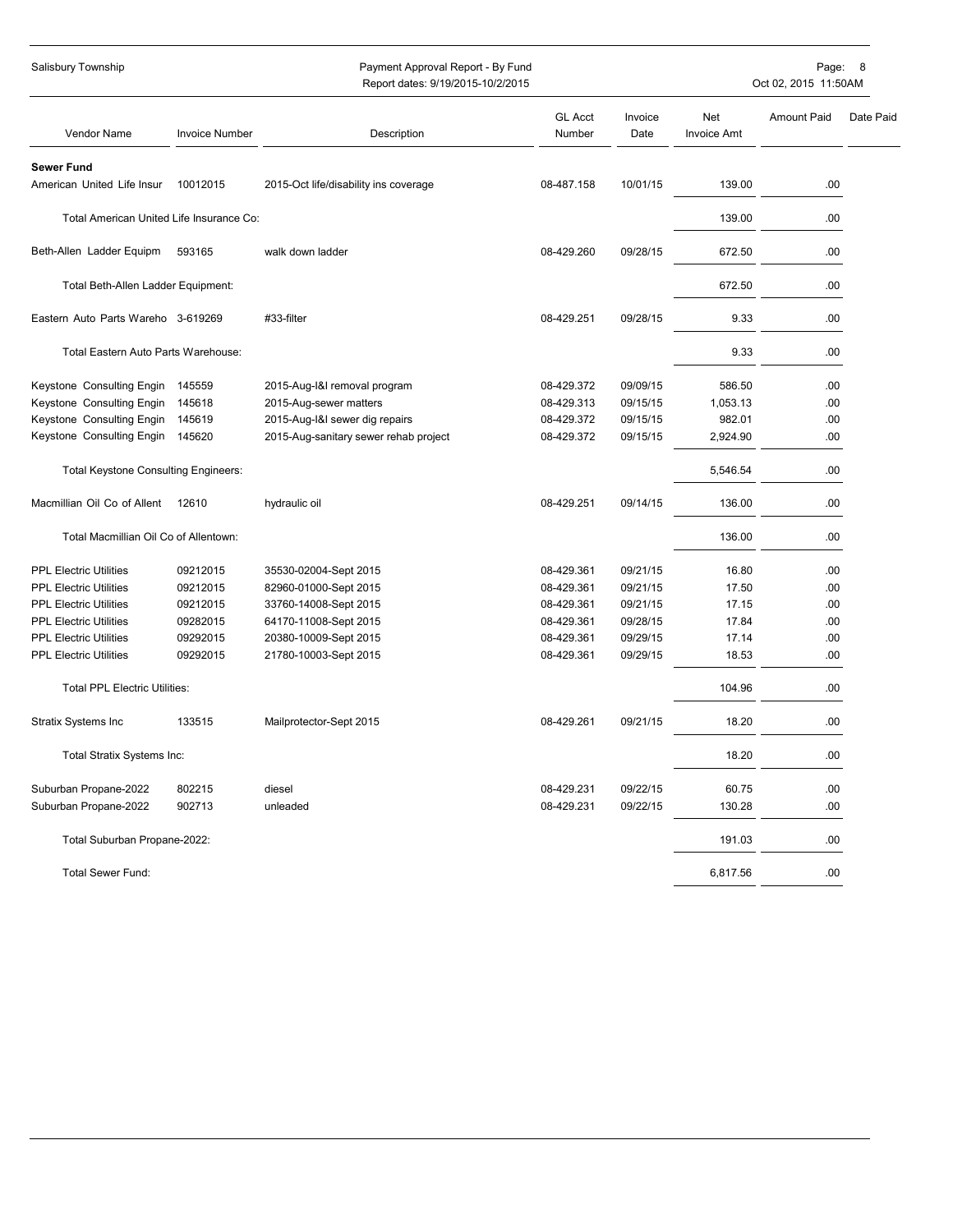| Salisbury Township                 |                       |                                      | Payment Approval Report - By Fund<br>Report dates: 9/19/2015-10/2/2015 |                 | Page:<br>-9<br>Oct 02, 2015 11:50AM |                    |           |
|------------------------------------|-----------------------|--------------------------------------|------------------------------------------------------------------------|-----------------|-------------------------------------|--------------------|-----------|
| Vendor Name                        | <b>Invoice Number</b> | Description                          | <b>GL Acct</b><br>Number                                               | Invoice<br>Date | Net<br><b>Invoice Amt</b>           | <b>Amount Paid</b> | Date Paid |
| <b>Refuse &amp; Recycling Fund</b> |                       |                                      |                                                                        |                 |                                     |                    |           |
| Republic Services #282             | 0282-0005347          | 2015-Sept service                    | 10-427.300                                                             | 09/15/15        | 83,773.50                           | .00                |           |
| Republic Services #282             | 0282-0005347          | 2-recycle rolloff @ drop off centers | 10-427.303                                                             | 09/15/15        | 450.00                              | .00                |           |
| Total Republic Services #282:      |                       |                                      |                                                                        |                 | 84,223.50                           | .00                |           |
| Stratix Systems Inc                | 133515                | Mailprotector-Sept 2015              | 10-407.261                                                             | 09/21/15        | 18.20                               | .00                |           |
| Total Stratix Systems Inc:         |                       |                                      |                                                                        |                 | 18.20                               | .00                |           |
| Total Refuse & Recycling Fund:     |                       |                                      |                                                                        |                 | 84,241.70                           | .00                |           |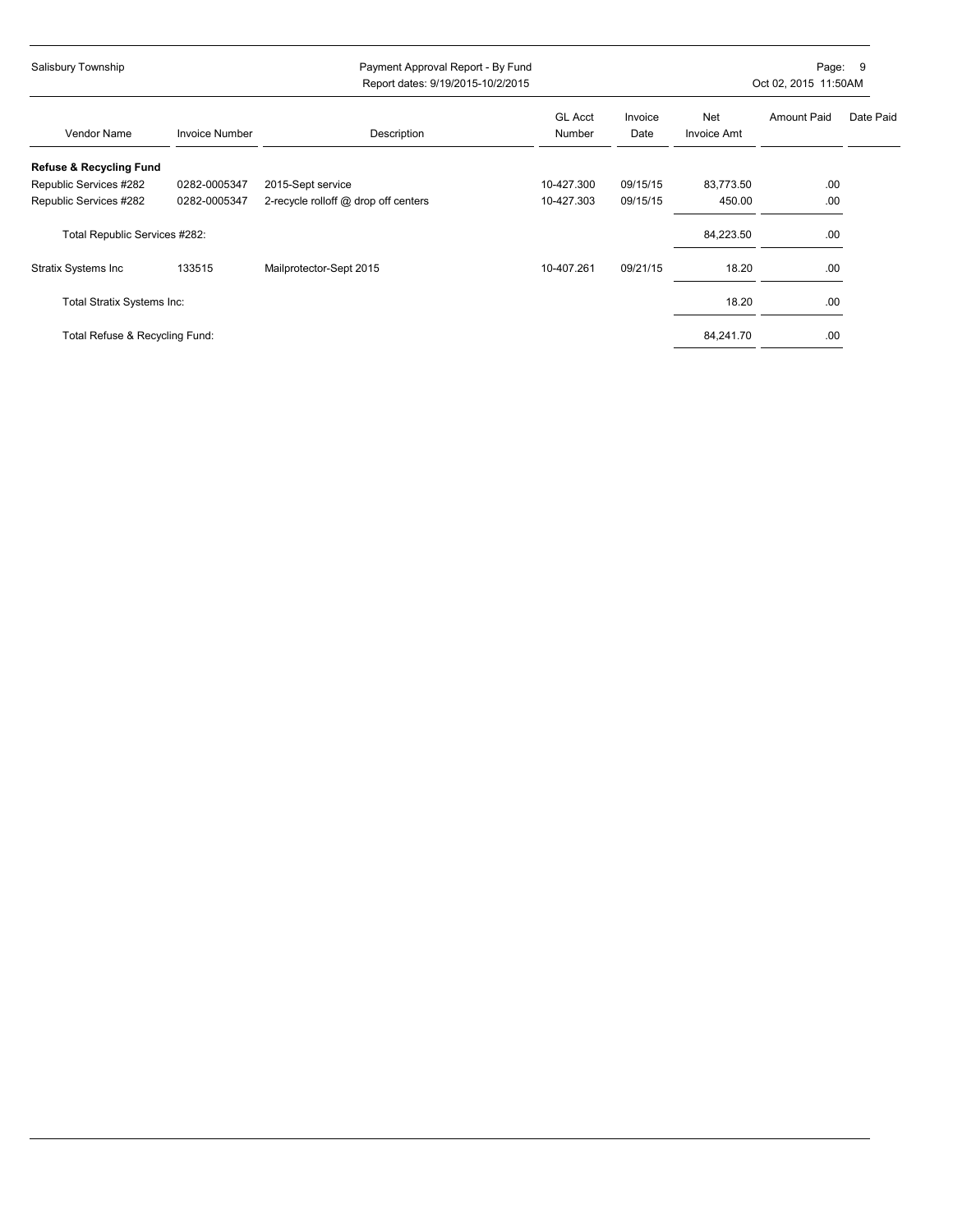| Salisbury Township                   |                       | Payment Approval Report - By Fund<br>Report dates: 9/19/2015-10/2/2015 |                          |                 | Page:<br>10<br>Oct 02, 2015 11:50AM |                    |           |
|--------------------------------------|-----------------------|------------------------------------------------------------------------|--------------------------|-----------------|-------------------------------------|--------------------|-----------|
| Vendor Name                          | <b>Invoice Number</b> | Description                                                            | <b>GL Acct</b><br>Number | Invoice<br>Date | Net<br>Invoice Amt                  | <b>Amount Paid</b> | Date Paid |
| <b>Highway Aid Fund</b>              |                       |                                                                        |                          |                 |                                     |                    |           |
| <b>PPL Electric Utilities</b>        | 09212015              | 49130-02001-Sept 2015                                                  | 35-433.362               | 09/21/15        | 25.15                               | .00                |           |
| <b>PPL Electric Utilities</b>        | 09212015              | 05340-01002-Sept 2015                                                  | 35-433.362               | 09/21/15        | 25.86                               | .00                |           |
| <b>PPL Electric Utilities</b>        | 09212015              | 99940-01007-Sept 2015                                                  | 35-433.362               | 09/21/15        | 25.50                               | .00                |           |
| <b>PPL Electric Utilities</b>        | 09212015              | 53875-61001-Sept 2015                                                  | 35-433.362               | 09/21/15        | 25.63                               | .00                |           |
| <b>PPL Electric Utilities</b>        | 09282015              | 89989-11003-Sept 2015                                                  | 35-433.362               | 09/28/15        | 24.74                               | .00                |           |
| <b>Total PPL Electric Utilities:</b> |                       |                                                                        |                          |                 | 126.88                              | .00                |           |
| Total Highway Aid Fund:              |                       |                                                                        |                          |                 | 126.88                              | .00.               |           |
| Grand Totals:                        |                       |                                                                        |                          |                 | 298,889.69                          | 5,304.26           |           |

Date: \_\_\_\_\_\_\_\_\_\_\_\_\_\_\_\_\_\_\_\_\_\_\_\_\_\_\_\_\_\_\_\_\_\_\_\_\_\_\_\_\_\_\_\_\_\_\_\_\_\_\_

President: \_\_\_\_\_\_\_\_\_\_\_\_\_\_\_\_\_\_\_\_\_\_\_\_\_\_\_\_\_\_\_\_\_\_\_\_\_\_\_\_\_\_\_\_\_\_\_\_\_\_\_\_\_\_

Board of Commissioners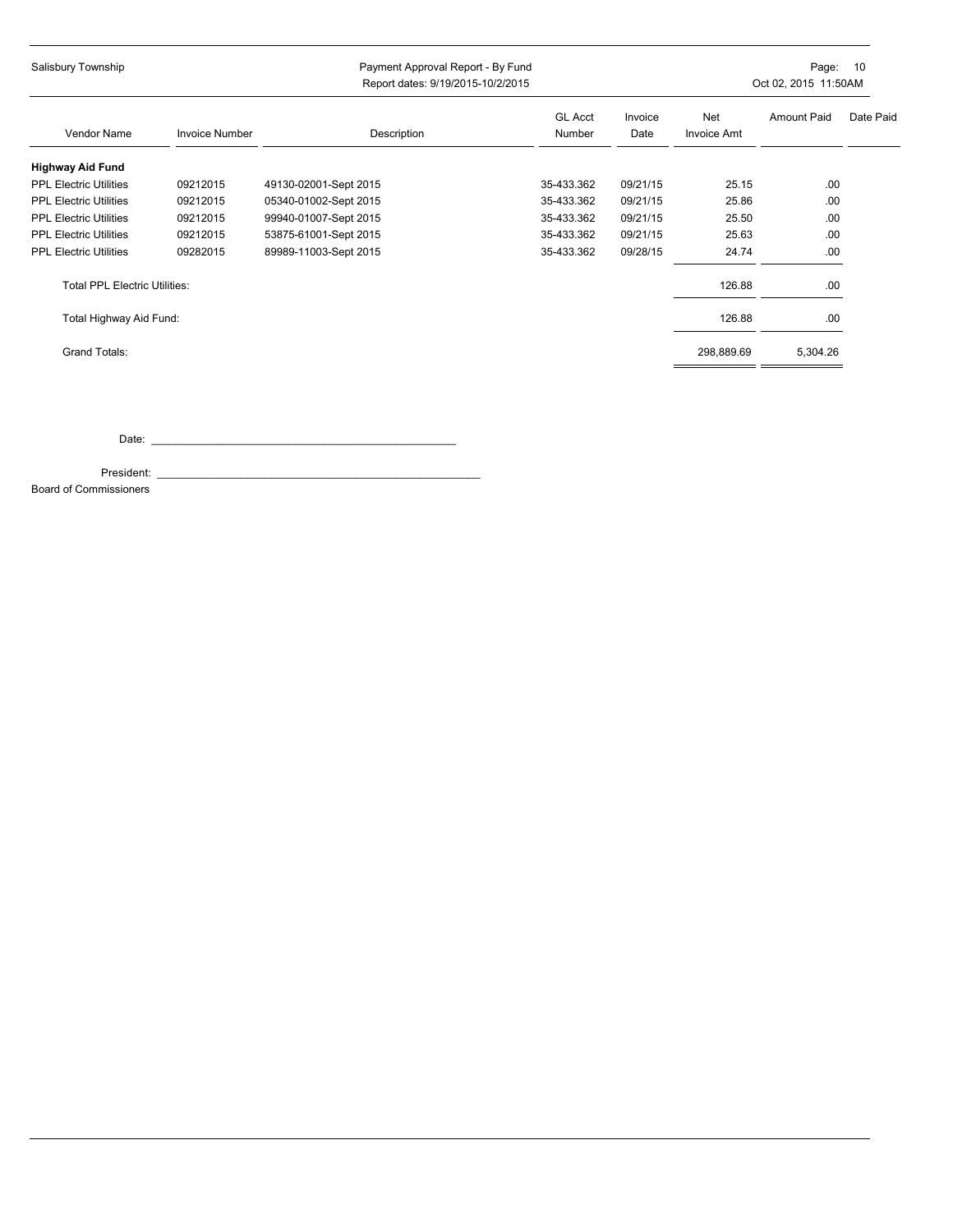### **TOWNSHIP OF SALISBURY LEHIGH COUNTY, PENNSYLVANIA MINUTES FROM THE BOARD OF COMMISSIONERS September 24, 2015 REGULAR MEETING – 7:00 PM**

<span id="page-11-0"></span>The Public Meeting of the Salisbury Township Board of Commissioners was held on the above date in the Township Municipal Building located at 2900 South Pike Avenue, Allentown, Lehigh County, Pennsylvania.

### **PLEDGE OF ALLEGIANCE**

Commissioner Brown asked everyone to rise and recite the Pledge of Allegiance, followed by a short period of silence and reflection.

#### **CALL TO ORDER**

Commissioner Brown called the meeting to order at 7:00 p.m.

Commissioner Brown turned the proceedings over to Ms. Cathy Bonaskiewich, Acting Township Manager.

### **ROLL CALL**

#### **Board Members Present:**

James Brown, President Debra Brinton, Vice-President Robert Martucci, Jr. James Seagreaves, President Pro-Tempore Joanne Ackerman

#### **Staff Present:**

Randy Soriano, Township Manager – EXCUSED Cathy Bonaskiewich, Acting Township Manager/Finance Director John Andreas, Director of Public Works Allen Stiles, Chief of Police Cynthia Sopka, Director of Planning & Zoning John Ashley, Esquire, Township Solicitor David Tettemer, representative of Keystone Consulting Engineers, Township Engineer

#### **NOTIFICATION**

Ms. Bonaskiewich informed the attendees that all sessions of the Salisbury Township Board of Commissioners regular meetings are recorded electronically for the purpose of taking the Minutes. All public comments on agenda items will be taken prior to the vote. All public comments related to non-agenda items will be taken after the agenda has been satisfied. Ms.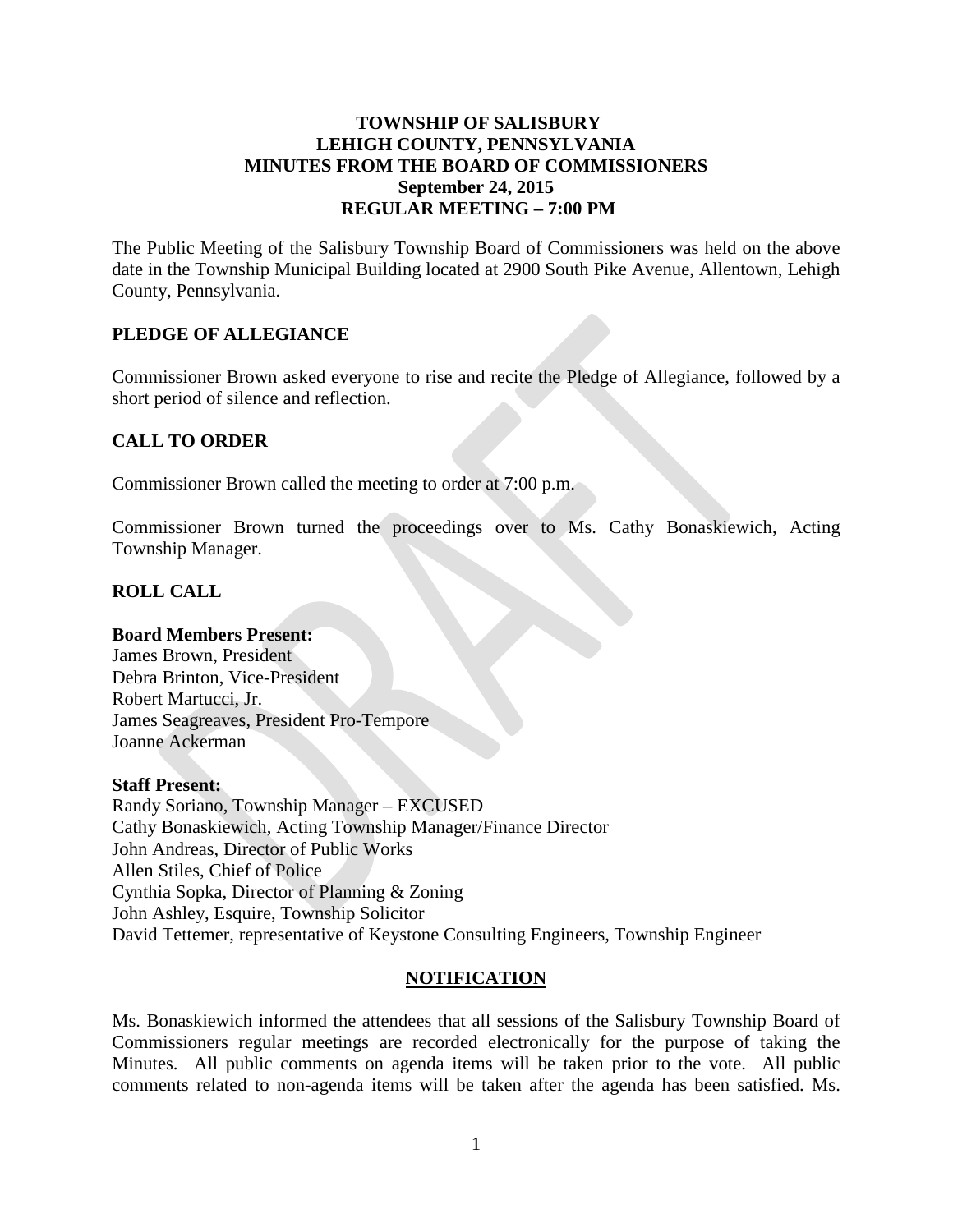Bonaskiewich announced that the Township records the meetings and archives its tapes and records are available pursuant to the Right-to-Know Law, if requested.

Ms. Bonaskiewich reminded everyone of the three minute rule and asked that anyone who wishes to speak come to the podium, sign in, announce oneself, and speak clearly into the microphone. Ms. Bonaskiewich added that the speaker can choose not to list his/her address; however, it is preferred that the speaker announce if he or she is a Township resident. She noted that if a resident does not divulge his or her address, it will impair the Township administrative follow-ups on a particular issue.

## **APPROVAL OF THE FINANCIAL REPORT AND LIST OF BILLS PAYABLE**

Ms. Bonaskiewich presented the unaudited Financial Report and the list of Bills Payable.

**Motion by Commissioner Martucci, seconded by Commissioner Ackerman, to approve the unaudited Financial Report for the period ending August 31, 2015 and the list of Bills Payable for the period 9/5/15-9/18/2015, broken down as follows:**

 $$203,021.48 = \text{GENERAL}$  $$2,641.81 =$ FIRE  $$0 = LIBRARY$  $$79,676.36 = WATER$  $$25,430.08 =$  SEWER  $$2,549.00 =$  REFUSE & RECYCLING  $$12,944.64 = HIGHWAY AID$  $$42,200.00 =$  SUBDIVISION & ESCROW **\$368,463.37** = GRAND TOTAL ALL FUNDS

### **Roll Call:**

COMMISSIONER ACKERMAN – YES COMMISSIONER SEAGREAVES – YES COMMISSIONER MARTUCCI – YES COMMISSIONER BRINTON – YES COMMISSIONER BROWN – YES

**The Motion passed by 5-0.** 

### **MINUTES**

#### **September 10, 2015**

Commissioner Brown declared the Minutes of September 10, 2015 accepted as presented.

### **NEW BUSINESS**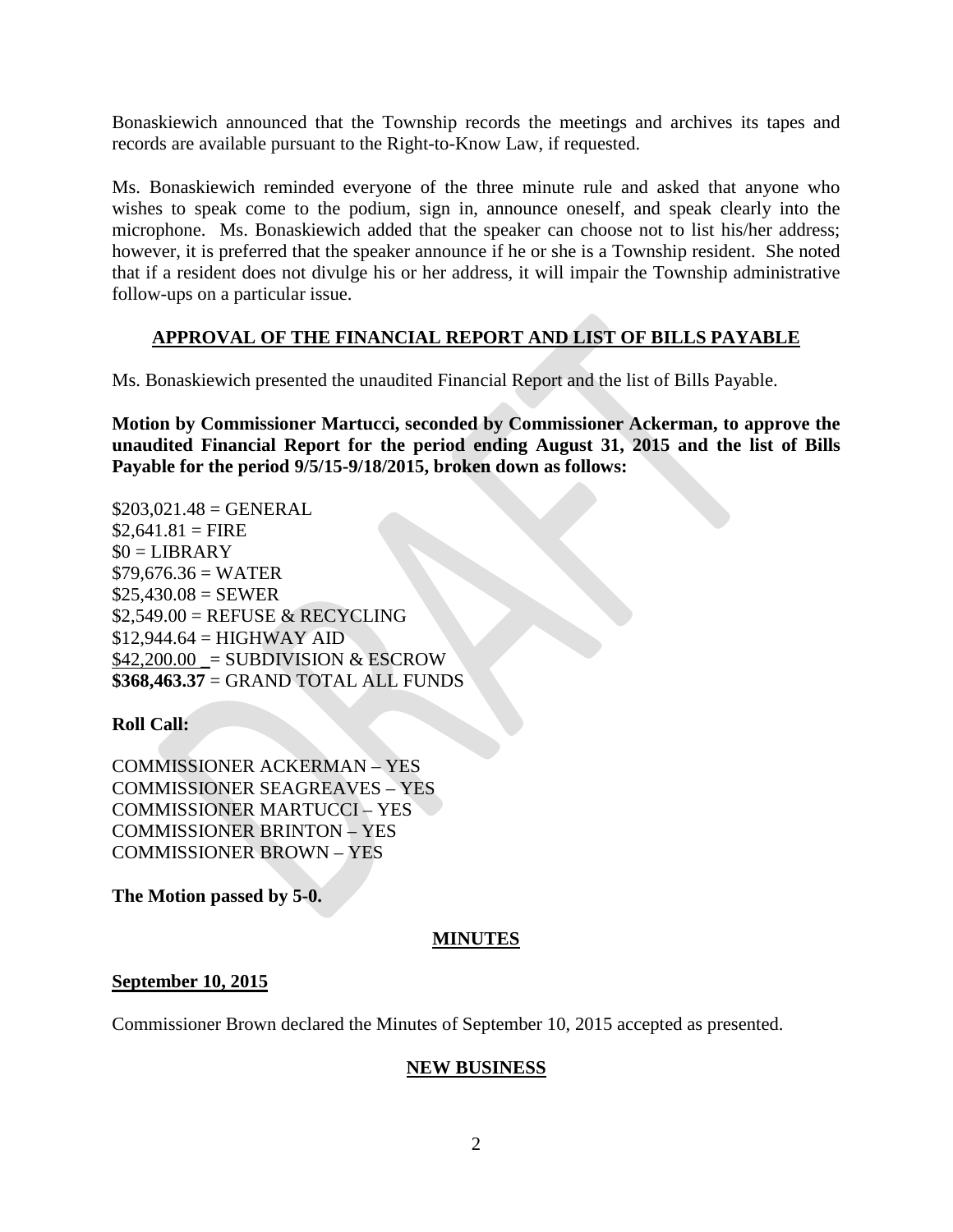### **ORDINANCES**

**None.**

## **RESOLUTIONS**

**None.**

### **MOTIONS**

#### **Request for Final/Payment #2 to Flow Assessment Services for \$14,640.00.**

Ms. Bonaskiewich stated that this payment represents the final disbursement to Flow Assessment Services for the flow monitoring and data logging services they provided. Mr. Tettemer stated that he is analyzing a report from the company that will realize the impact of the I&I work that has been completed by the Township. He noted that he will get back to the Board with a final report.

**Motion by Commissioner Ackerman, seconded by Commissioner Seagreaves, to approve Final/Payment #2 to Flow Assessment Services for \$14,640.00.**

#### **Roll Call:**

COMMISSIONER ACKERMAN – YES COMMISSIONER SEAGREAVES – YES COMMISSIONER MARTUCCI – YES COMMISSIONER BRINTON – YES COMMISSIONER BROWN – YES

**The Motion passed by 5-0.** 

### **Certification of the 2016 Minimum Municipal Obligations (MMOs) for both Police and Non-Uniformed Pension Plans.**

Ms. Bonaskiewich stated that the MMO for the Police plan is \$322,198 and the non-uniformed plan is \$408,628. Ms. Brinton inquired as to why the State Aid is not in line with what the Township has contributed. Ms. Bonaskiewich replied that the State Aid is not determined by the same basis as the MMO, and noted that the levels only go up incrementally each year.

**Motion by Commissioner Ackerman, seconded by Commissioner Martucci, to certify the 2016 Minimum Municipal Obligations (MMOs) for both the Police and the Non-Uniformed Pension Plans.**

**Roll Call:** 

COMMISSIONER ACKERMAN – YES COMMISSIONER SEAGREAVES – YES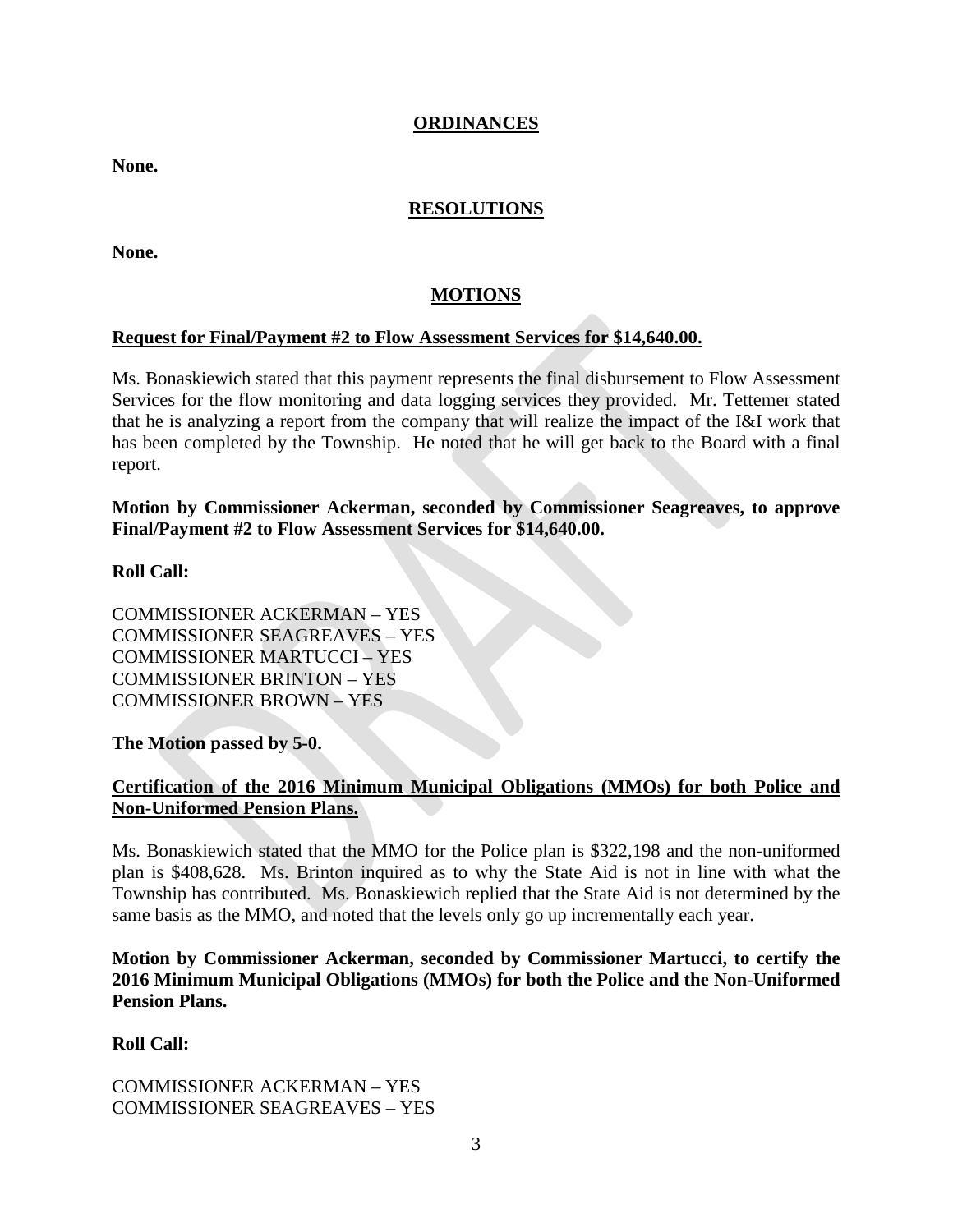### COMMISSIONER MARTUCCI – YES COMMISSIONER BRINTON – YES COMMISSIONER BROWN – YES

#### **The Motion passed by 5-0.**

#### **Lehigh Street Properties Assessment Appeal Stipulation and Order of Court.**

Ms. Bonaskiewich commented that the basis for the Order of Court was a tax appeal by Lehigh Street Properties. She stated that the County determined the tax assessment to be reduced from \$5,890,400 to \$4,900,000.

**Motion by Commissioner, seconded by Commissioner, to authorize Township Solicitor Attorney John Ashley to execute the Order of Court for the Lehigh Street Properties Assessment Appeal.**

**Roll Call:** 

COMMISSIONER ACKERMAN – YES COMMISSIONER SEAGREAVES – YES COMMISSIONER MARTUCCI – YES COMMISSIONER BRINTON – YES COMMISSIONER BROWN – YES

**The Motion passed by 5-0.** 

## **Request by Salisbury High School's Student Government Advisory to hold a Homecoming Parade on October 16, 2015.**

Ms. Bonaskiewich stated that the Salisbury Township School District is requesting to hold a Homecoming Parade on Friday, October 16, 2015 from 5:15 p.m. – 6:15 p.m. She noted that the parade leaves from the Administration Building on Salisbury Road, travels to Tweed Avenue, then to the parking lot near the football field at the High School on East Montgomery Street. Ms. Bonaskiewich noted that she is in receipt of the Certificate of Insurance from the School District, but still needs the Waiver of Liability.

Chief Stiles commented that the Police Department and the Public Works Department will coordinate efforts to make sure the necessary barricades are in place and noted that two officers are assigned to the preparation of the parade.

**Motion by Commissioner Ackerman, seconded by Commissioner Brinton, to accept the request by Salisbury High School's Student Government Advisory to hold a Homecoming Parade on October 16, 2015, contingent upon an executed Waiver of Liability.**

**Roll Call:**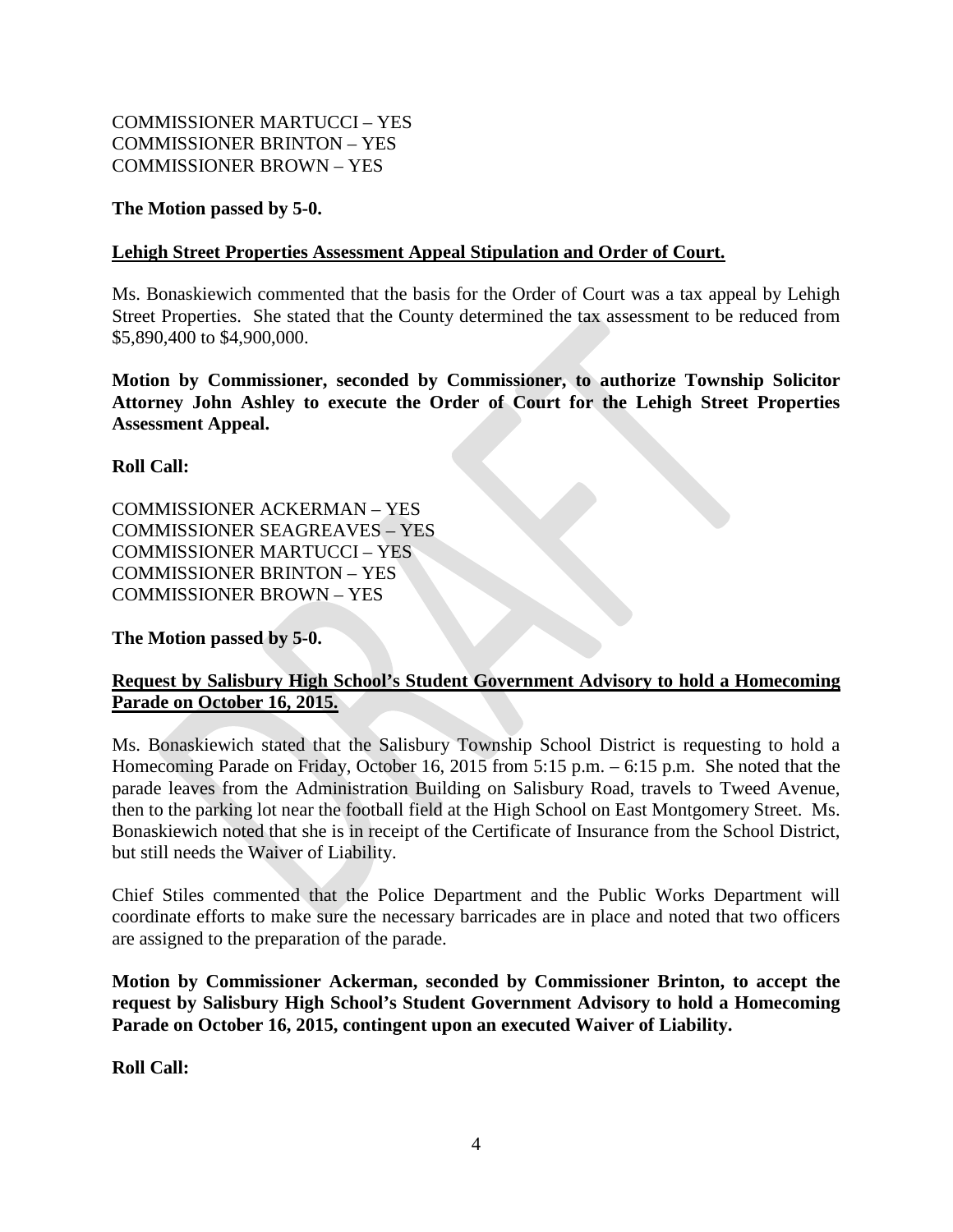COMMISSIONER ACKERMAN – YES COMMISSIONER SEAGREAVES – YES COMMISSIONER MARTUCCI – YES COMMISSIONER BRINTON – YES COMMISSIONER BROWN – YES

### **The Motion passed by 5-0.**

### **Waiver of Application and Permit Fees for Western Salisbury Fire Department.**

Ms. Bonaskiewich stated that Western Salisbury Fire Department is requesting relief from permit fees associated with the Subdivision and Land Development Plan they have submitted to the Township.

**Motion by Commissioner Brinton, seconded by Commissioner Ackerman, to approve a Waiver of Application and Permit Fees for Western Salisbury Fire Department.**

### **Roll Call:**

COMMISSIONER ACKERMAN – YES COMMISSIONER SEAGREAVES – YES COMMISSIONER MARTUCCI – YES COMMISSIONER BRINTON – YES COMMISSIONER BROWN – YES

**The Motion passed by 5-0.** 

### **Trick-or-Treat Night on Friday, October 30, 2015.**

Ms. Bonaskiewich commented that Chief Stiles has recommended Friday, October 30, 2015 as the official Trick-or-Treat Night. As in prior years, trick-or-treating will be held from 6:00 p.m.  $-8:00$  p.m.

**Motion by Commissioner Martucci, seconded by Commissioner Brinton, to set the Trickor-Treat Night for October 30, 2015 from 6:00 p.m. – 8:00 p.m.**

#### **Roll Call:**

COMMISSIONER ACKERMAN – YES COMMISSIONER SEAGREAVES – YES COMMISSIONER MARTUCCI – YES COMMISSIONER BRINTON – YES COMMISSIONER BROWN – YES

**The Motion passed by 5-0.**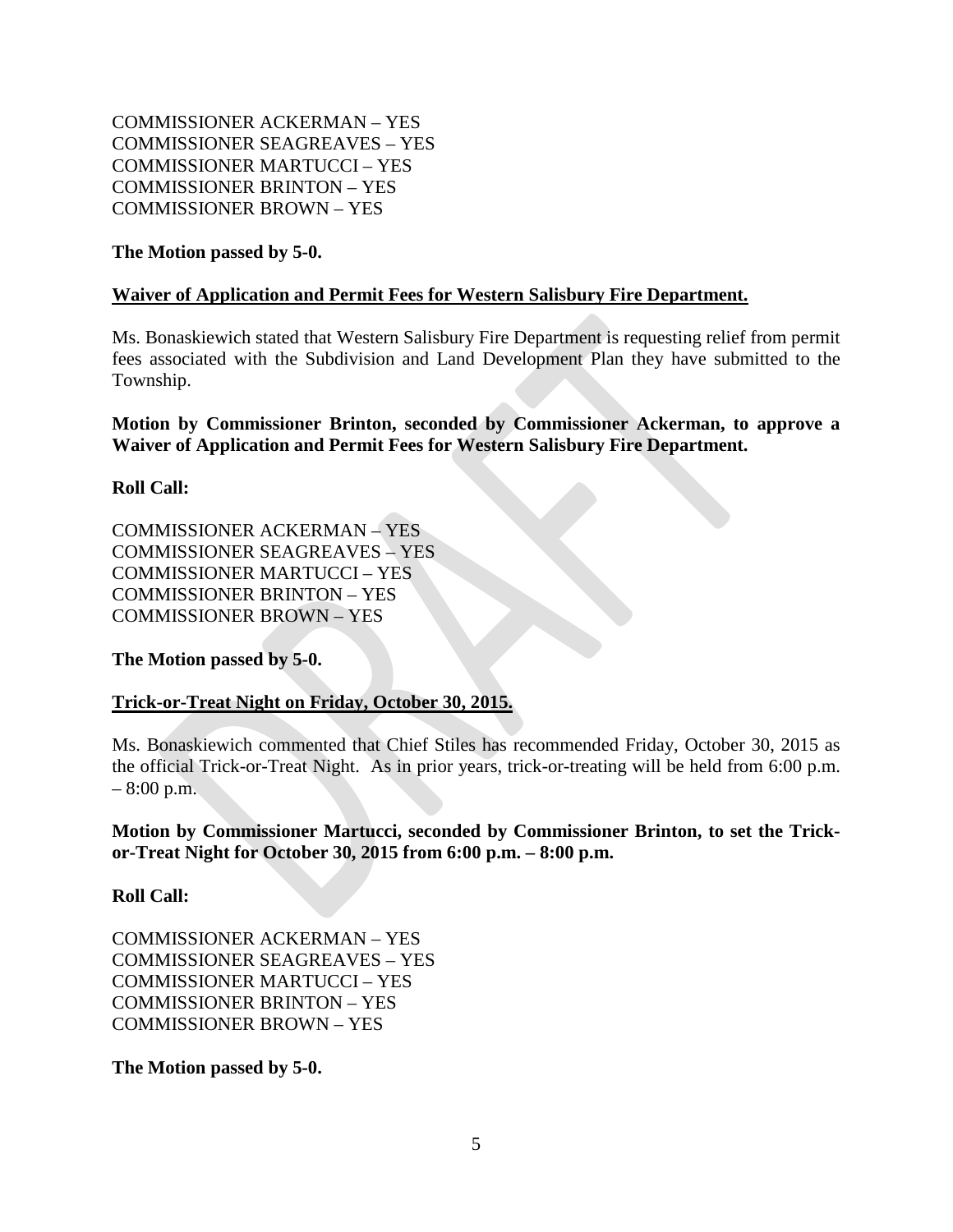#### **PRIVLEGE OF THE FLOOR**

Mr. Ray Souliere from 2707 Lindberg Avenue expressed concerns about imposing a large water/sewer rate increase next year as opposed to a gradual increase over several years. Ms. Bonaskiewich explained that over the last several years, both funds have had a substantial fund balance and the plan was to utilize the fund balance as opposed to increasing rates; however, both funds have substantially depleted the balance and the Township does not want to further diminish it. She noted that the numbers will be revisited as the Township goes through the budget process. Commissioner Brinton commented that the rates will have to go up and the Board should revisit the issue every two years so it is not as much of an increase.

Mr. Souliere expressed concerns about motorists speeding on Lindberg Avenue. Chief Stiles stated that officers will be back in the area to do enforcement. He noted that the Department recently replaced one of their speed-timing devices. Chief Stiles commented that the Police and Public Works Departments will be working together to make some improvements along the road to do some "traffic calming" in that area.

Mr. Josh Wells, Chief of Western Salisbury Fire Department, thanked the Board for waiving the application and permit fees. He also noted that Community Day was a success with around 300 attendees.

Mr. Bill Jensen, a resident, expressed concerns about the increase in the water/sewer rates. Mr. Jensen stated that he was glad to hear that the Township will revisit the issue during the budget process.

Commissioner Martucci thanked Sergeant Patten and two officers for handling a situation in his neighborhood on Wednesday, September 23rd.

Commissioner Seagreaves announced that Eastern Salisbury Fire Department will be holding a Community Day at the Fire Station on Saturday, October 10, 2015 from 11:00 a.m. – 2:00 p.m.

Chief Stiles commented that PEMA has provided a list of safety concerns about the Papal visit in Philadelphia and it will be posted on the Township's website.

### **ADJOURNMENT**

Commissioner Ackerman made a Motion to adjourn the Meeting. Seconded by Commissioner Brinton. The time was 7:42 p.m.

Respectfully submitted,

Cathy Bonaskiewich Assistant Township Secretary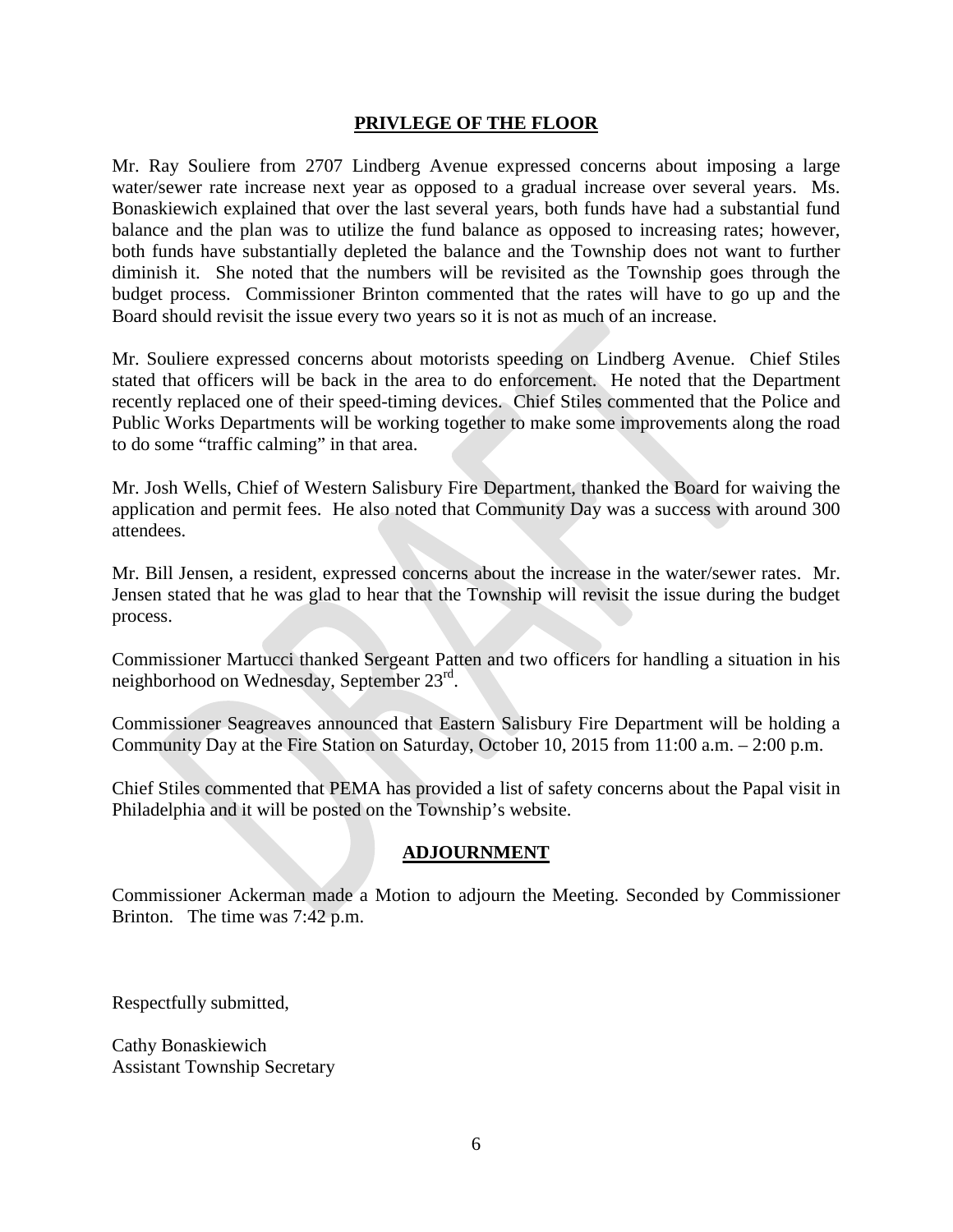These constitute the official minutes of the Regular Meeting of the Board of Commissioners held on September 24, 2015.

Approved and certified on this date:

\_\_\_\_\_\_\_\_\_\_\_\_\_\_\_\_\_\_\_\_\_\_\_\_\_\_\_\_\_\_\_\_\_\_\_ Cathy Bonaskiewich

Date: \_\_\_\_\_\_\_\_\_\_\_\_\_\_\_\_\_\_\_

SEAL